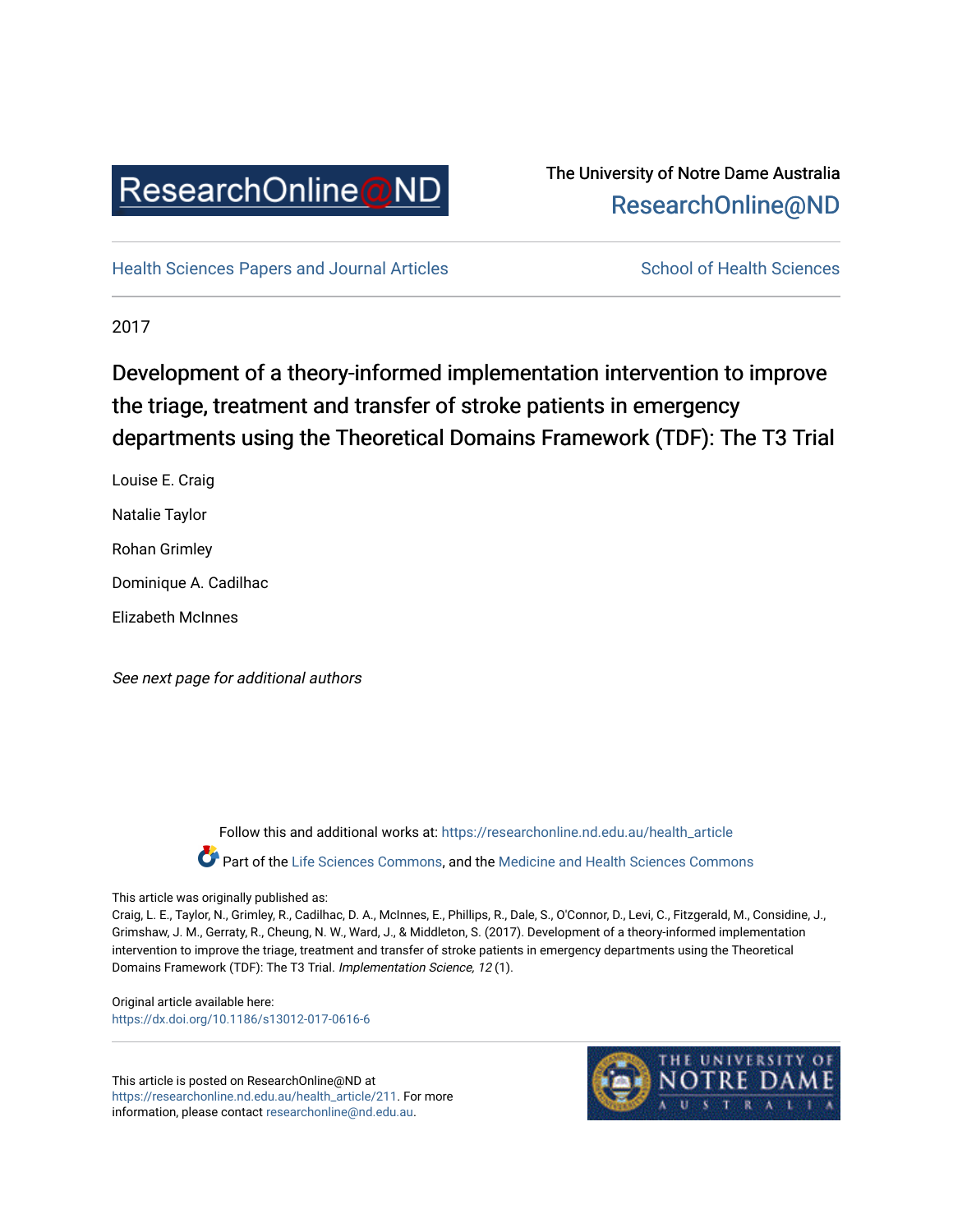# Authors

Louise E. Craig, Natalie Taylor, Rohan Grimley, Dominique A. Cadilhac, Elizabeth McInnes, Rosemary Phillips, Simon Dale, Denise O'Connor, Chris Levi, Mark Fitzgerald, Julie Considine, Jeremy M. Grimshaw, Richard Gerraty, N. Wah Cheung, Jeanette Ward, and Sandy Middleton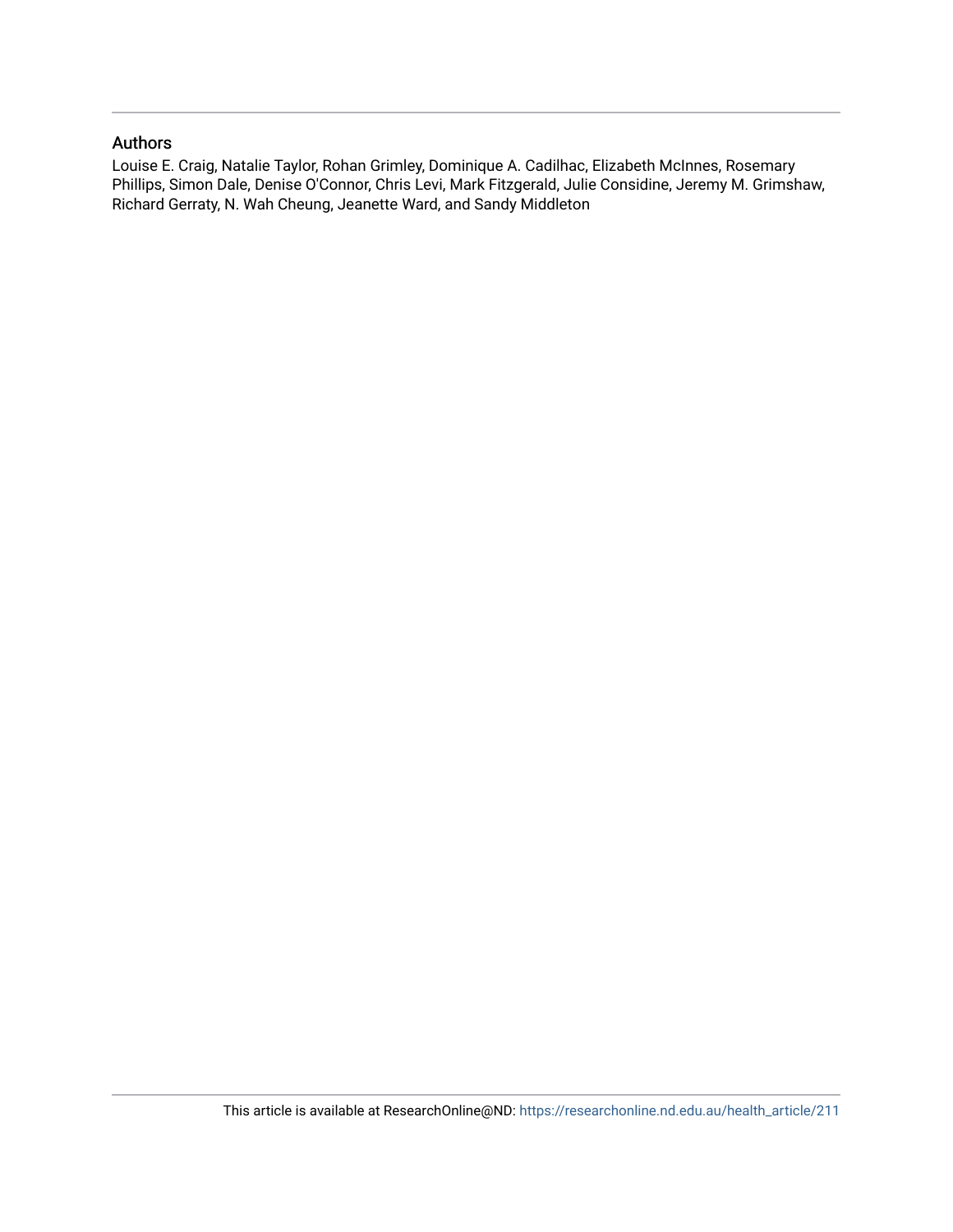This is an Open Access article distributed in accordance with the Creative Commons Attribution 4.0 International (CC BY 4.0) License, which permits unrestricted use, distribution, and reproduction in any medium, provided the original author and source are credited. See[: https://creativecommons.org/licenses/by/4.0/](https://creativecommons.org/licenses/by/4.0/)

This article originally published in *Implementation Science* available at: <https://dx.doi.org/10.1186/s13012-017-0616-6>

Craig, L.E., Taylor, N., Grimley, R., Cadilhac, D.A., McInnes, E., Phillips, R., Dale, S., O'Conner, D., Levi, C., Fitzgerald, M., Considine, J., Grimshaw, J.M., Gerraty, R., Cheung, N.W., Ward, J., and Middleton, S. (2017). Development of a theory-informed implementation intervention to improve the triage, treatment and transfer of stroke patients in emergency departments using the Theoretical Domains Framework (TDF): The T3 Trial. *Implementation Science, 12*(1). doi: 10.1186/s13012-017-0616-6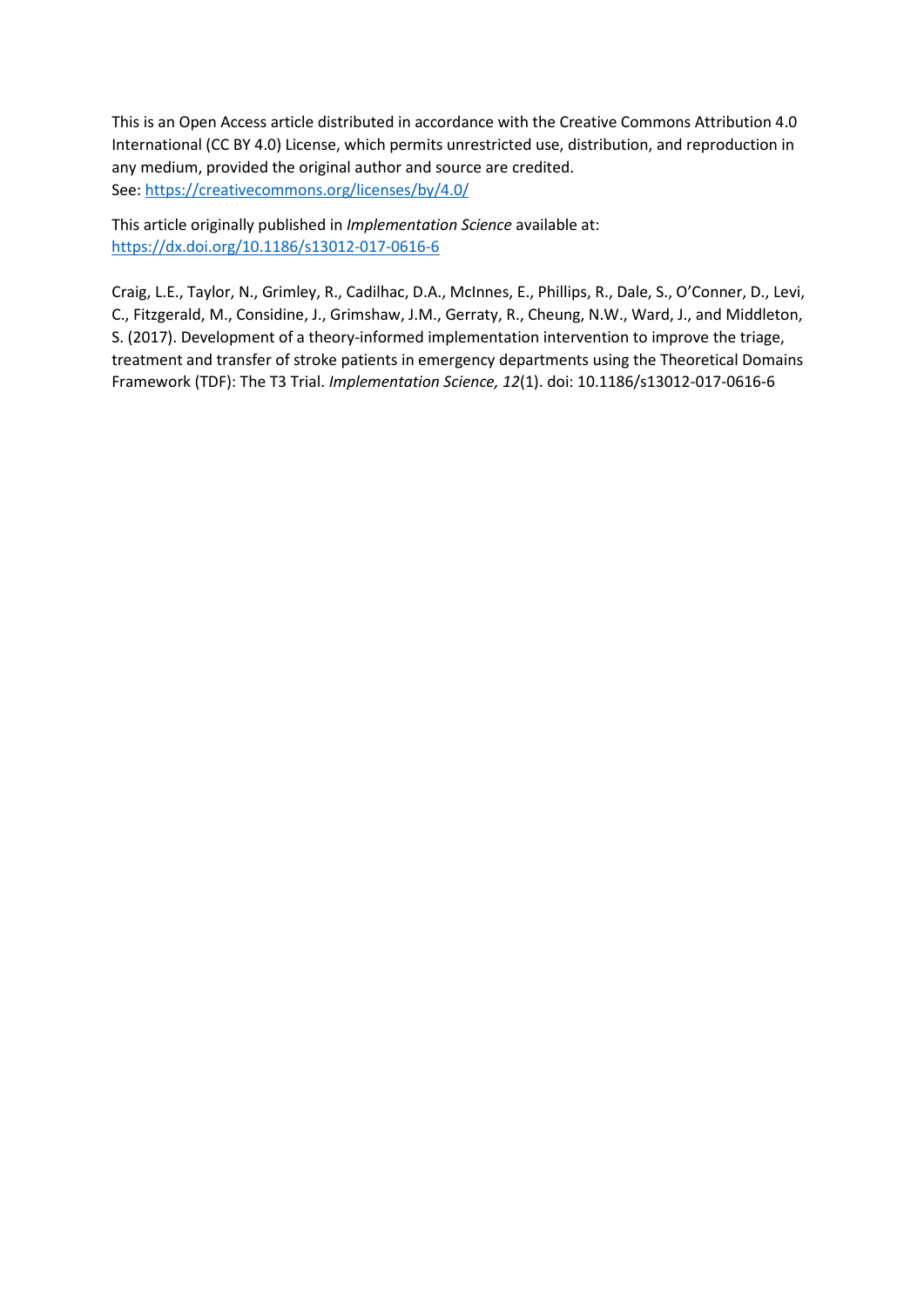# **RESEARCH CHILD CONTROL** CONTROL CONTROL CONTROL CONTROL CONTROL CONTROL CONTROL CONTROL CONTROL CONTROL CONTROL CONTROL CONTROL CONTROL CONTROL CONTROL CONTROL CONTROL CONTROL CONTROL CONTROL CONTROL CONTROL CONTROL CONTR



Development of a theory-informed implementation intervention to improve the triage, treatment and transfer of stroke patients in emergency departments using the Theoretical Domains Framework (TDF): the  $T^3$  Trial

Louise E. Craig<sup>1</sup>, Natalie Taylor<sup>2</sup>, Rohan Grimley<sup>3</sup>, Dominique A. Cadilhac<sup>4,5</sup>, Elizabeth McInnes<sup>1</sup>, Rosemary Phillips<sup>1</sup> , Simeon Dale<sup>1</sup>, Denise O'Connor<sup>6</sup>, Chris Levi<sup>7,8</sup>, Mark Fitzgerald<sup>9,10,11</sup>, Julie Considine<sup>12</sup>, Jeremy M. Grimshaw<sup>13,14</sup>, Richard Gerraty<sup>15</sup>, N. Wah Cheung<sup>16</sup>, Jeanette Ward<sup>17,18</sup> and Sandy Middleton<sup>1\*</sup>

# Abstract

**Background:** Theoretical frameworks and models based on behaviour change theories are increasingly used in the development of implementation interventions. Development of an implementation intervention is often based on the available evidence base and practical issues, i.e. feasibility and acceptability. The aim of this study was to describe the development of an implementation intervention for the  $T<sup>3</sup>$  Trial (Triage, Treatment and Transfer of patients with stroke in emergency departments (EDs)) using theory to recommend behaviour change techniques (BCTs) and drawing on the research evidence base and practical issues of feasibility and acceptability.

Methods: A stepped method for developing complex interventions based on theory, evidence and practical issues was adapted using the following steps: (1) Who needs to do what, differently? (2) Using a theoretical framework, which barriers and enablers need to be addressed? (3) Which intervention components (behaviour change techniques and mode(s) of delivery) could overcome the modifiable barriers and enhance the enablers? A researcher panel was convened to review the list of BCTs recommended for use and to identify the most feasible and acceptable techniques to adopt.

Results: Seventy-six barriers were reported by hospital staff who attended the workshops (step 1: thirteen TDF domains likely to influence the implementation of the  $T<sup>3</sup>$  Trial clinical intervention were identified by the researchers; step 2: the researcher panellists then selected one third of the BCTs recommended for use as appropriate for the clinical context of the ED and, using the enabler workshop data, devised enabling strategies for each of the selected BCTs; and step 3: the final implementation intervention consisted of 27 BCTs). (Continued on next page)

<sup>1</sup>Nursing Research Institute, St Vincent's Health Australia (Sydney) and

Australian Catholic University, Executive Suite, Level 5 deLacy Building, St

Vincent's Hospital, 390 Victoria Street, Darlinghurst 2010, New South Wales, Australia

Full list of author information is available at the end of the article



© The Author(s). 2017 **Open Access** This article is distributed under the terms of the Creative Commons Attribution 4.0 International License [\(http://creativecommons.org/licenses/by/4.0/](http://creativecommons.org/licenses/by/4.0/)), which permits unrestricted use, distribution, and reproduction in any medium, provided you give appropriate credit to the original author(s) and the source, provide a link to the Creative Commons license, and indicate if changes were made. The Creative Commons Public Domain Dedication waiver [\(http://creativecommons.org/publicdomain/zero/1.0/](http://creativecommons.org/publicdomain/zero/1.0/)) applies to the data made available in this article, unless otherwise stated.

<sup>\*</sup> Correspondence: [Sandy.Middleton@acu.edu.au](mailto:Sandy.Middleton@acu.edu.au) <sup>1</sup>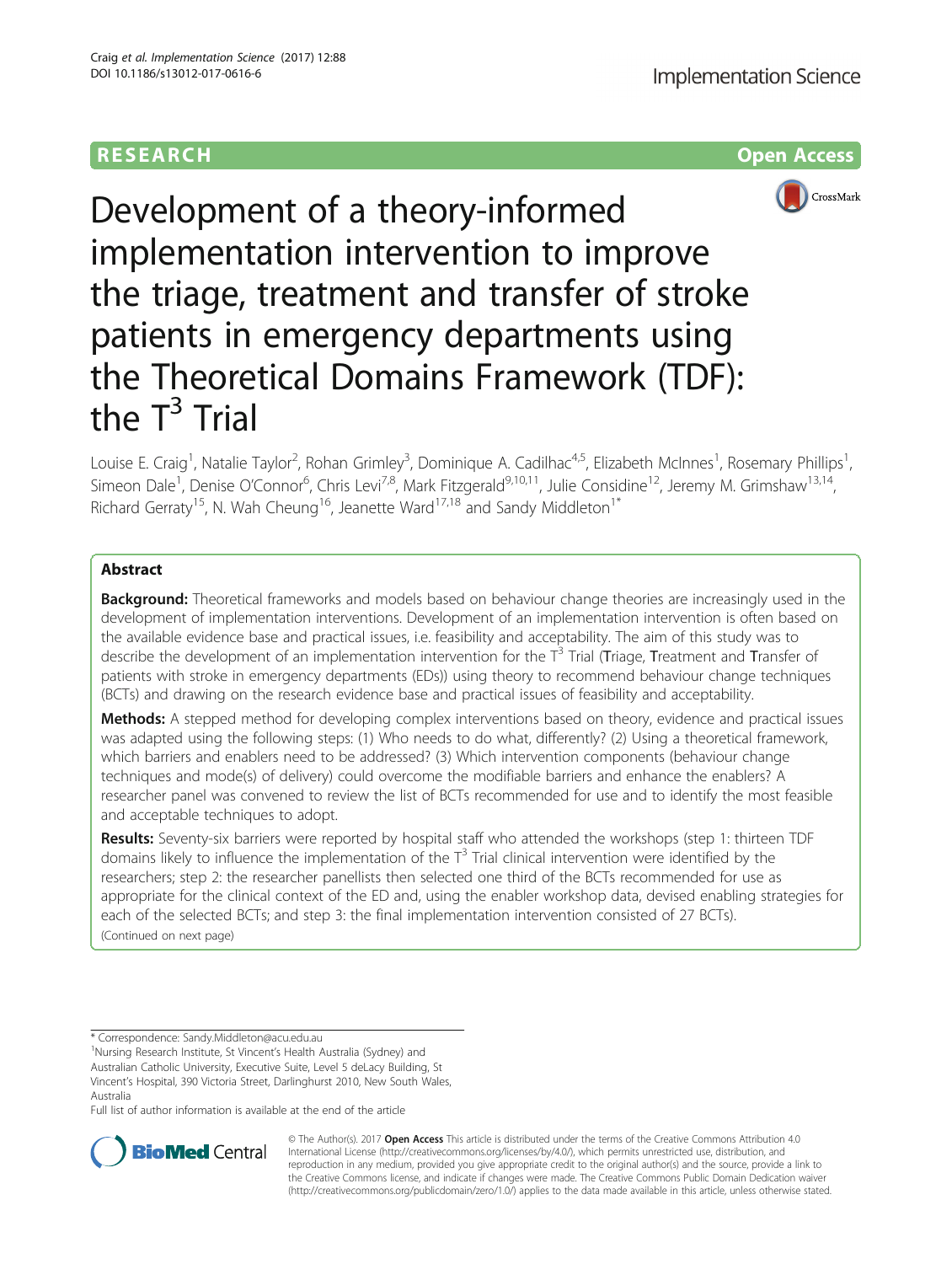## (Continued from previous page)

**Conclusions:** The TDF was successfully applied in all steps of developing an implementation intervention for the T<sup>3</sup> Trial clinical intervention. The use of researcher panel opinion was an essential part of the BCT selection process to incorporate both research evidence and expert judgment. It is recommended that this stepped approach (theory, evidence and practical issues of feasibility and acceptability) is used to develop highly reportable implementation interventions. The classifying of BCTs using recognised implementation intervention components will facilitate generalisability and sharing across different conditions and clinical settings.

Keywords: Implementation intervention, Theoretical Domains Framework, Behaviour change techniques

# Background

Evidence-based guideline recommendations are available for the early management of patients with acute stroke. Early diagnosis of stroke in emergency departments (EDs); administration of recombinant tissue plasminogen activator (rt-PA) and endovascular clot retrieval to eligible patients; and management of fever, hyperglycaemia and swallowing difficulties before transfer to a stroke unit are essential elements of evidence-based stroke care and recommended in current clinical guidelines [\[1\]](#page-18-0). Yet, inappropriate triage [[2\]](#page-18-0) and delays in diagnosis, treatment and transfer of stroke patients from ED to stroke units still occur [\[1](#page-18-0)]. The  $T^3$  Trial is a prospective, multicentre, parallel group, blinded, cluster randomised trial that aimed to evaluate the effectiveness of an implementation intervention to improve the triage, treatment and transfer of stroke patients from ED to stroke units on 90-day outcomes and in-hospital processes of care [\[3](#page-18-0)]. This paper describes the development of the theorybased implementation intervention for this Trial.

The use of theory in the intervention development process has been identified by the UK Medical Research Council (MRC) as crucial to increase intervention effectiveness by targeting causal determinants of behaviour and facilitate an understanding of what works (i.e. the mechanisms of change) [[4, 5](#page-18-0)]. Several approaches have been proposed that integrate the use of theory in implementation intervention development [\[5](#page-18-0)–[7](#page-18-0)]. Although there are studies that apply these approaches in the process of developing an implementation intervention [[8](#page-18-0)–[10\]](#page-18-0), frequently, these interventions are still based on intuitive or non-theoretical methods [\[11](#page-18-0)]. There is also a lack of detailed reporting of the process of intervention development and the content of the implementation intervention which, if available, would assist replication and advance the knowledge base about the optimum approach for intervention development [[12\]](#page-18-0).

The Theoretical Domains Framework (TDF) is a framework of 14 theoretical domains derived from 33 behaviour change theories developed using a process of expert consensus with subsequent validation work [[13](#page-18-0), [14\]](#page-18-0). The TDF has successfully been applied in a number of healthcare settings to (i) guide intervention development for the implementation of guidelines or clinical interventions [[6, 9](#page-18-0), [15](#page-18-0)], (ii) characterise, according to theory, an existing intervention to implement evidence-based care to facilitate accurate replication [[16, 17](#page-18-0)], and (iii) understand factors that may inhibit uptake of an intervention [[18, 19](#page-18-0)]. The additional benefit of the TDF is that behaviour change techniques (BCTs) have been preassigned to each of the TDF domains [[20\]](#page-19-0). Two matrices which assign the most appropriate BCTs to each of the TDF domains have previously been developed by Cane et al. [\[20](#page-19-0)] and by Michie et al. [\[5](#page-18-0)].

The implementation of complex clinical interventions, such as those that have numerous intervention components, as is the case in the  $T<sup>3</sup>$  Trial, often involve the use of theory but may also require incorporation of the evidence base and consideration of practical issues such as feasibility and acceptability [\[21](#page-19-0)]. Firstly, theory is important to understand the factors influencing clinician behaviours and to guide the use of appropriate behavioural change techniques (BCT), the smallest components of an implementation intervention [\[6](#page-18-0)]. Secondly, evidence regarding technique effectiveness can assist the selection of BCTs and the best mode of delivery [\[6](#page-18-0)]. This might be generic behaviour change evidence but also might incorporate context-specific evidence, from the stroke or ED literature in the case of this study. Thirdly, an understanding of practical issues (feasibility and acceptability) and expert clinical judgment can guide the selection of the most relevant BCTs for a particular context [\[6](#page-18-0)]. Some studies have incorporated stakeholder opinion in the design of implementation interventions to incorporate practical considerations and judgment [[6, 9, 10,](#page-18-0) [22\]](#page-19-0). As contextual issues have a significant influence on the delivery and impact of complex clinical interventions [\[4](#page-18-0)], a theory-based evidence-driven approach which takes into account context should be considered in developing implementation interventions. However, there are very few well reported studies that use this stepped approach of intervention development (theory, evidence and practical issues of feasibility and acceptability).

The aim of this study was to describe the development of an implementation intervention (i) using theory to inform selection of BCTs for the  $T^3$  Trial, (ii) further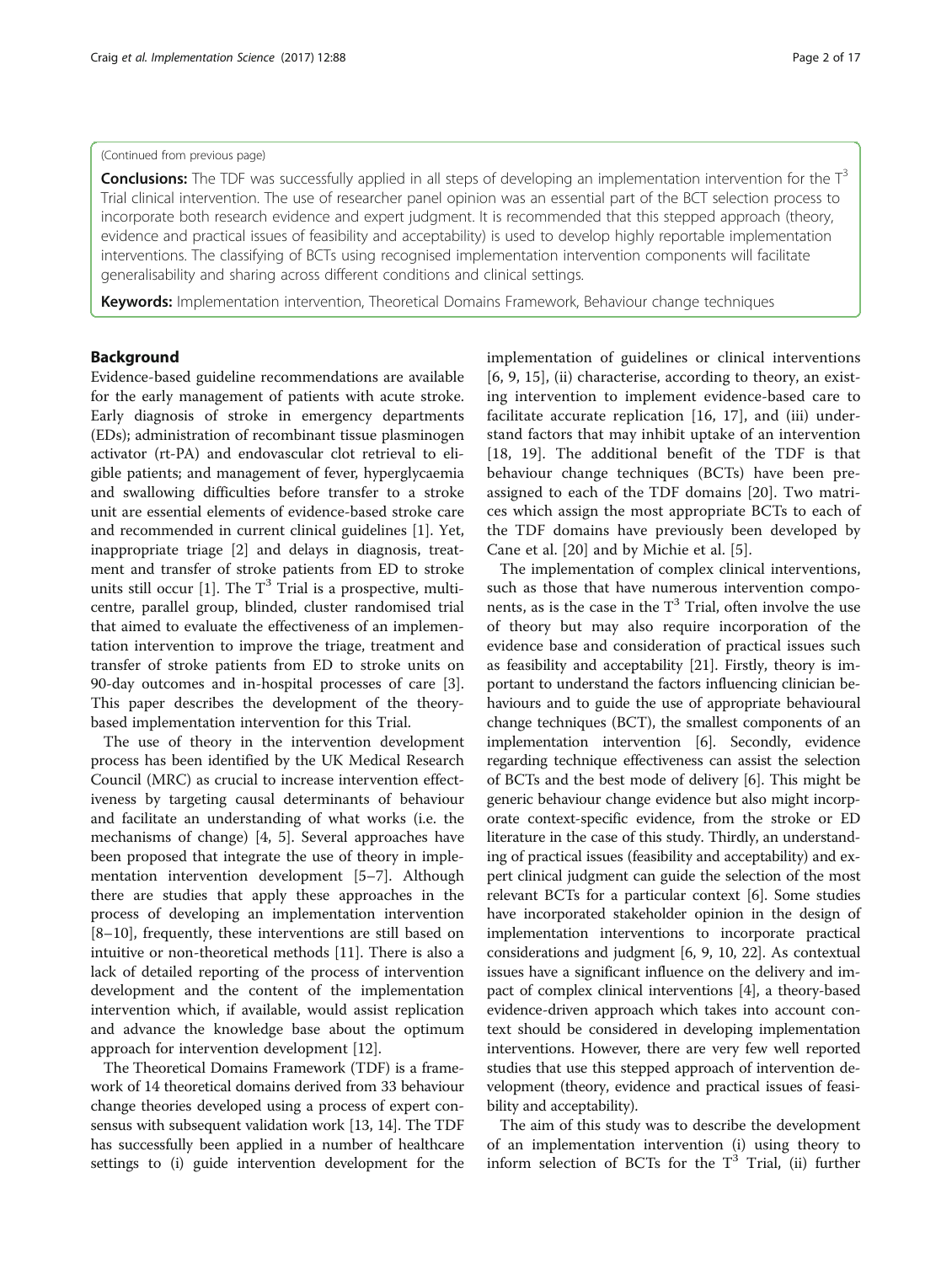<span id="page-5-0"></span>guided by the evidence of effectiveness of implementation interventions (including that from a previous acute stroke implementation trial [\[23\]](#page-19-0)) and (iii) consideration of researcher opinion to select appropriate BCTs. This implementation intervention will be subsequently tested under trial conditions [[3\]](#page-18-0).

# Methods

The  $T<sup>3</sup>$  Trial clinical intervention is an evidence-based care bundle of clinical protocols for triage, treatment and transfer of patients following acute stroke and comprised of 12 different clinical care elements (hereonin referred to as 'target behaviours' [Table 1]) [[3](#page-18-0)]. As the  $T^3$  trial clinical intervention consisted of 'a number of separate elements which seem essential to the proper functioning of the intervention although the 'active ingredient' of the intervention that is effective is difficult to specify', it meets the MRC definition of a complex intervention [[4\]](#page-18-0). Four of the five-stepped method proposed by French et al. [\[6](#page-18-0)] for developing complex interventions based on theory, evidence and practical issues were undertaken as follows:

- Step 1: Who needs to do what, differently?
- Step 2: Using a theoretical framework, which barriers and enablers need to be addressed?
- Step 3: Which intervention components (behaviour change techniques and mode(s) of delivery) could overcome the modifiable barriers and enhance the enablers?

|  |  |  | Table 1 Target clinical behaviours for T <sup>3</sup> trial |  |  |  |
|--|--|--|-------------------------------------------------------------|--|--|--|
|--|--|--|-------------------------------------------------------------|--|--|--|

Step 4: 'How can behaviour change be measured and understood?' previously has been reported in our published protocol paper (primary and secondary outcomes with an a priori planned process evaluation) [\[3](#page-18-0)]. Step 5: 'How can behaviour change be sustained' is beyond the scope of the  $T^3$  Trial.

## Step 1: Who needs to do what, differently?

Twelve evidence-based targeted behaviours were identified by the trial investigators for the triage, treatment and transfer  $(T^3)$  elements of the intervention. We selected the target clinical behaviours to be addressed, based on documented evidence-practice gaps. As per French et al.'s approach we specified the target behaviours in detail by asking the following questions: What is the clinical behaviour that you will try to change? Who performs the behaviour(s)? And when and where do they perform the behaviour(s)?

# Step 2: Using a theoretical framework, which barriers and enablers need to be addressed?

One barrier and enabler multidisciplinary workshop (1-h duration) was conducted at each of the thirteen  $T^3$  Trial intervention hospitals across three Australian states and the Australian Capital Territory between October 2014 and December 2014. Purposive sampling was used to select workshop participants who could provide detailed feedback on barriers and enablers to the  $T^3$  Trial clinical intervention, namely (i) senior healthcare professionals working in ED (e.g. emergency physician, emergency

| Target behaviour            | Target clinical behaviour (includes timepoint if not immediate)<br>Location: emergency department                                                                                                                                                                               | Who performs the behaviour                                                                 |
|-----------------------------|---------------------------------------------------------------------------------------------------------------------------------------------------------------------------------------------------------------------------------------------------------------------------------|--------------------------------------------------------------------------------------------|
| Triage                      | All patients presenting to ED with signs and symptoms<br>of suspected acute stroke should be triaged as Australian<br>Triage Scale Category 1 or 2 (seen within 10 min)                                                                                                         | ED nurse                                                                                   |
| Thrombolysis                | All patients to be assessed for rt-PA eligibility in ED<br>All eligible patients to receive rt-PA in ED                                                                                                                                                                         | ED nurse, ED doctor, Stroke doctor, Stroke nurse<br>ED doctor, Stroke doctor, Stroke nurse |
| Temperature<br>management   | All patients to have their temperature taken on admission<br>to ED and then at least 4 hourly whilst they remain in ED<br>Temperature 37.5 °C or greater to be treated with paracetamol<br>(acetaminophen) in ED                                                                | ED nurse<br>ED nurse                                                                       |
| Blood glucose<br>management | Venous BGL sample taken to laboratory on admission to ED<br>Finger prick BGL recorded on admission to ED and finger<br>prick BGL monitored every 6 h (or greater if elevated)<br>Insulin administered to all patients with BGL > 10 mMol/L<br>within 1 h in ED or stroke unit   | ED nurse, ED doctor<br>ED nurse, Stroke nurse<br>ED nurse, Stroke nurse, Endocrinologist   |
| Swallow management          | Patients to remain NBM until a swallow screen by non-Speech<br>pathologist or swallow assessment by Speech pathologist<br>performed in ED<br>All patients who fail the swallow screen to remain NBM<br>and have a swallowing assessment by a Speech pathologist<br>whilst in FD | ED nurse, Stroke nurse, ED doctor, Speech pathologist<br>Speech pathologist                |
| Transfer                    | All patients with stroke to be discharged from ED within 4 h<br>All patients with stroke to be admitted to the hospital's stroke unit                                                                                                                                           | ED nurse, ED doctor, Stroke nurse, Bed manager<br>ED nurse, Stroke nurse, Bed manager      |

BGL blood glucose level, ED emergency department, NBM Nil by mouth, rt-PA recombinant tissue plasminogen activator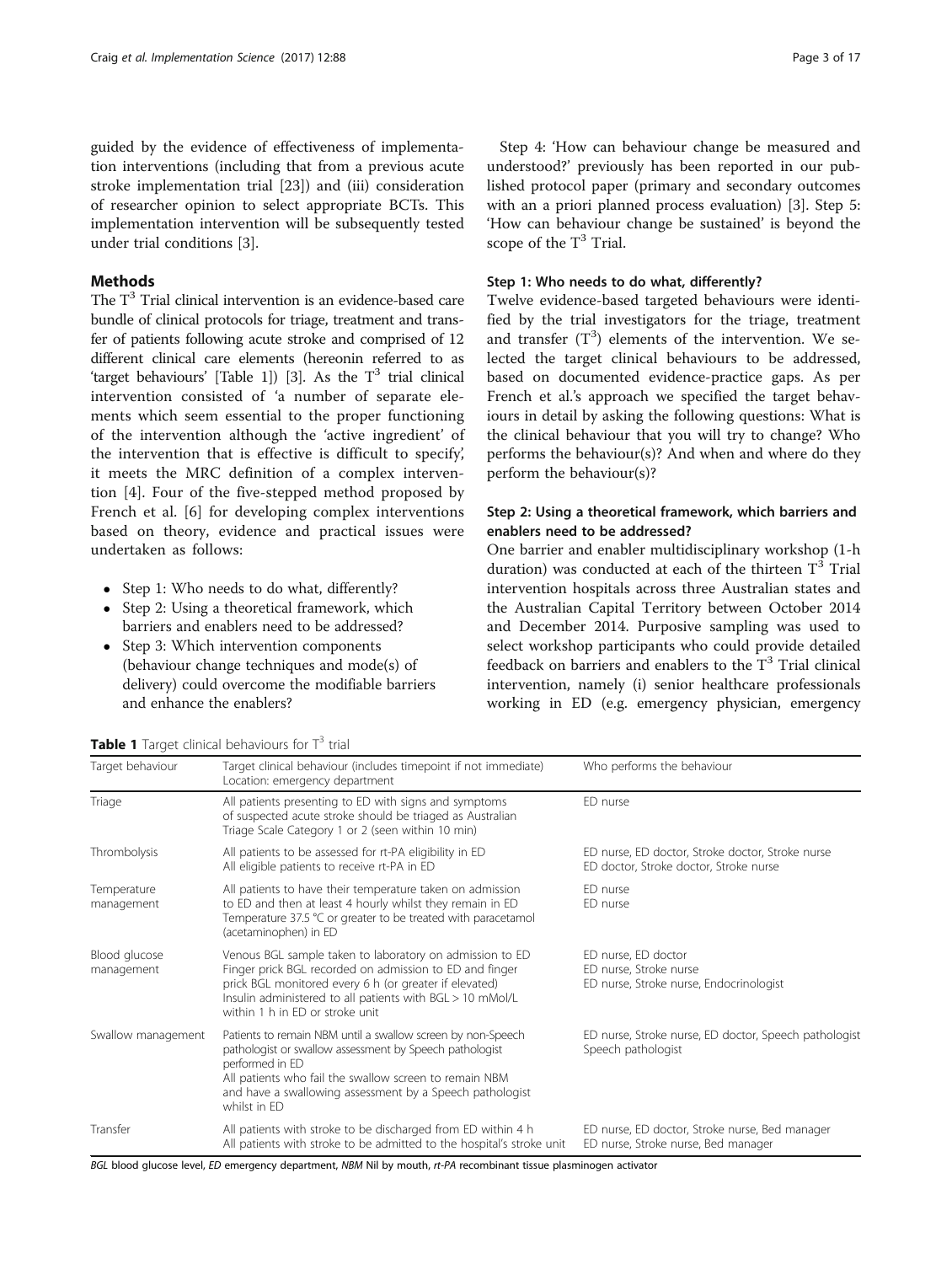nurses) or in stroke units (e.g. stroke physician, stroke nurses, endocrinologists, speech pathologists and bed managers) and (ii) involved in routine delivery of the target behaviours. The workshops were aimed at identifying the perceived barriers and enablers that may influence the uptake of each of the target behaviours. The workshops were facilitated by SD and SM with assistance from emergency, neurology and endocrine physician  $T<sup>3</sup>$ Trial researchers. A standard presentation was given at the workshops to provide consistent information about each of the target behaviours. The workshop participants were asked to nominate specific barriers for each of the behaviours and specific enablers and strategies that could be used to overcome the barriers.

The workshops were audio recorded and transcribed verbatim. The interview transcripts were coded using thematic analysis by a single coder (LC) according to the TDF domains [[14](#page-18-0)]. Individual barriers were classified to the relevant domain of the TDF. The constructs, that is the concepts provided for each of the TDF domains, were used to assist interpretation and to ensure accurate assignment of the TDF domains. The coding framework was devised by the lead author (LC) and RP applied this framework to a subset of transcripts  $(n = 5)$  to test the interpretation of the codes. A third researcher (NT), with expertise in the application of the TDF to primary data, independently checked the assignment of all transcript data to the TDF domains. It was agreed that should a number of barriers be reflected by more than one TDF domain, the most relevant domain should be selected. Discrepancies in allocation were resolved by reviewing and discussing the transcript dialogue before and after the extract. The TDF constructs and contextual information reported for an individual barrier/enabler were also used to understand and resolve any discrepancies.

# Step 3: Which intervention components (behaviour change techniques and mode(s) of delivery) could overcome the modifiable barriers and enhance the enablers?

The Cane et al. matrix [\[20\]](#page-19-0) which recommended the most appropriate BCTs to each of the TDF domains was primarily used to identify BCTs. Two domains (memory, attention and decision processes and social/professional role and identity) do not have any specified BCTs in the Cane et al. matrix; therefore, a similar matrix previously developed by Michie et al. was used to inform the BCTs for these domains and other domains where the recommended BCTs were considered more appropriate than that recommended by the Cane et al. matrix. The BCT taxonomy [[24\]](#page-19-0) was also provided to the researchers as a resource to use where neither of the two matrices identified an appropriate BCT. Whilst these tools are useful for assigning relevant BCTs, they do not incorporate the evidence regarding implementation intervention effectiveness or issues of feasibility or acceptability. To address this, we used a pragmatic approach to selecting BCTs using the  $T<sup>3</sup>$  Trial investigators knowledge of the clinical intervention and experience of the clinical context. A panel of five  $T^3$  Trial investigators and researchers (SM, DC, RG [a stroke physician], RP and ES), all of which had experience of applying the TDF in stroke implementation research, independently reviewed the list of matrixassigned BCTs and from this identified the most feasible and acceptable techniques for the  $T^3$  Trial.

It was identified that the selection of BCTs for a single behaviour would be time consuming likely taking up to two and half hours to complete; therefore, due to time constraints of the researcher panellists, it was considered unfeasible for them to complete the selection process for all 12 behaviours. Instead, the panel were instructed to select BCTs to address the barriers associated with only one of the target behaviours Administration of insulin to all patients with  $BGL > 10$  mMol/L within 1 hour by insulin infusion. This behaviour was selected as it represented nearly every TDF domain (11 out of 13) mapped in step 1 which would allow the findings to then be applied to the remaining behaviours. The panel were provided with a number of resources (shown in brackets below) and specifically asked to

- 1. Identify the BCTs considered appropriate (feasible and acceptable to clinicians) e.g. techniques that are time efficient in an ED setting; resource 1: barrier extracts and TDF definitions [Additional file [1\]](#page-17-0); resource 2: domains with corresponding BCT and definitions [Additional file [2](#page-17-0)]; resource 3: technique definition and examples [Additional file [3](#page-17-0)]; resource 4: enabler data from the barrier and enabler workshops [Additional file [4](#page-17-0)])
- 2. Identify the BCTs considered inappropriate (not feasible and unacceptable to clinicians) e.g. techniques that reduce the need for clinical decision-making; resources 1 to 4
- 3. Identify any TDF domains where none of the BCTs identified by the primary Cane et al. matrix [[20](#page-19-0)] were viewed as appropriate; resources 2 and 3
- 4. Identify further BCTs not selected by the primary Cane et al. matrix [[20\]](#page-19-0) e.g. techniques identified in other BCT matrices and taxonomies [[5,](#page-18-0) [24\]](#page-19-0) that were considered to be more appropriate; resources 2 and 3
- 5. Devise strategies to operationalise the selected BCTs; resource 5: table of evidence [[9\]](#page-18-0) to present different modes of delivery, e.g. face-to-face education meetings and local opinion leaders, based on Cochrane Effective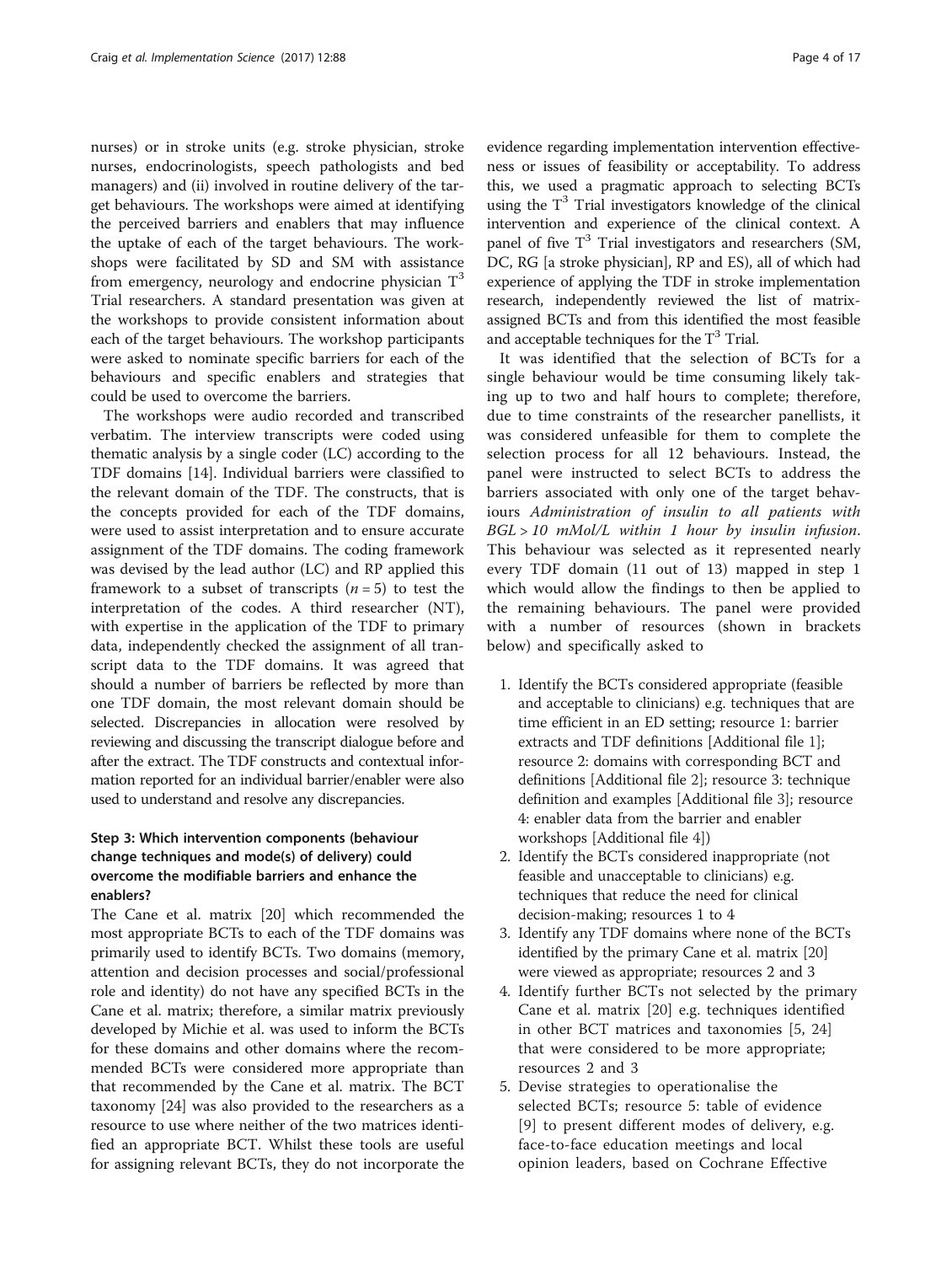Practice and Organisation of Care [EPOC] reviews (Additional file [5](#page-17-0)) [[25](#page-19-0)–[30](#page-19-0)]

In summary, each of the researchers were asked to select the most appropriate BCT based on the following criteria; feasibility of use in the ED context, personal experience of use, local relevance and acceptability. An evidence table providing effectiveness data for commonly used modes of delivery such as face-to-face education meetings and local opinion leaders was included to assist the researchers in suggesting strategies to operationalize the BCTs in an ED context. Relevant qualitative data extracts generated from the barrier and facilitator workshops were also included to allow the researchers to assess the feasibility of using the technique in ED (further details can be provided on request). An overview of this process is provided in Fig. 1. As the TDF domains mapped in step 2 were also represented in the remaining 11 behaviours, the researchers were advised that their selections would inform the final set of BCTs to be applied across all the behaviours. The researcher completed the task independently with the lead author (LC) available to guide the researchers through the process and respond to any questions to ensure adherence to the instructions provided. A BCT was included in the final set if it was selected by at least one of the researchers. The BCTs were tabulated and the frequency of selection by the researchers was reported. The selections of the researcher panel were applied by LC to the remaining 11 behaviours to create a final set of BCTs for the  $T^3$  Trial implementation intervention. In

order to increase the transferability of the reporting of the implementation intervention, the final set of BCTs were classified by LC according to general evidence-based intervention components (BCTs and mode of delivery) commonly reported in the implementation literature [[23](#page-19-0)]. These were as follows: multidisciplinary barrier and enabler workshop [\[31\]](#page-19-0), interactive and didactic education programme [[32](#page-19-0), [33](#page-19-0)], use of opinion leaders [\[25\]](#page-19-0), reminders [[34](#page-19-0)] and site support [\[34\]](#page-19-0). Key relevant literature examples which presented BCTs by intervention components were used to classify accordingly [[6, 9](#page-18-0)].

## Results

# Step 1: Who needs to do what, differently?

The target behaviours for the  $T<sup>3</sup>$  trial intervention arose from an extensive literature review and the stroke guidelines. These targeted behaviours along with who performs the behaviour, the timepoint and the location that the behaviour occurs are listed in Table [1.](#page-5-0) These target behaviours were chosen because they had supporting evidence and were potentially modifiable at a clinician level.

# Step 2:

Thirteen workshops were conducted with 105 staff from 13 hospitals. Workshop group size ranged from minimum of five participants to maximum of 11 participants. These multidisciplinary workshops were facilitated by the researchers and included senior nurses from ED and stroke units, medical practitioners (ED physicians, neurologists, endocrinologists and their junior doctors),

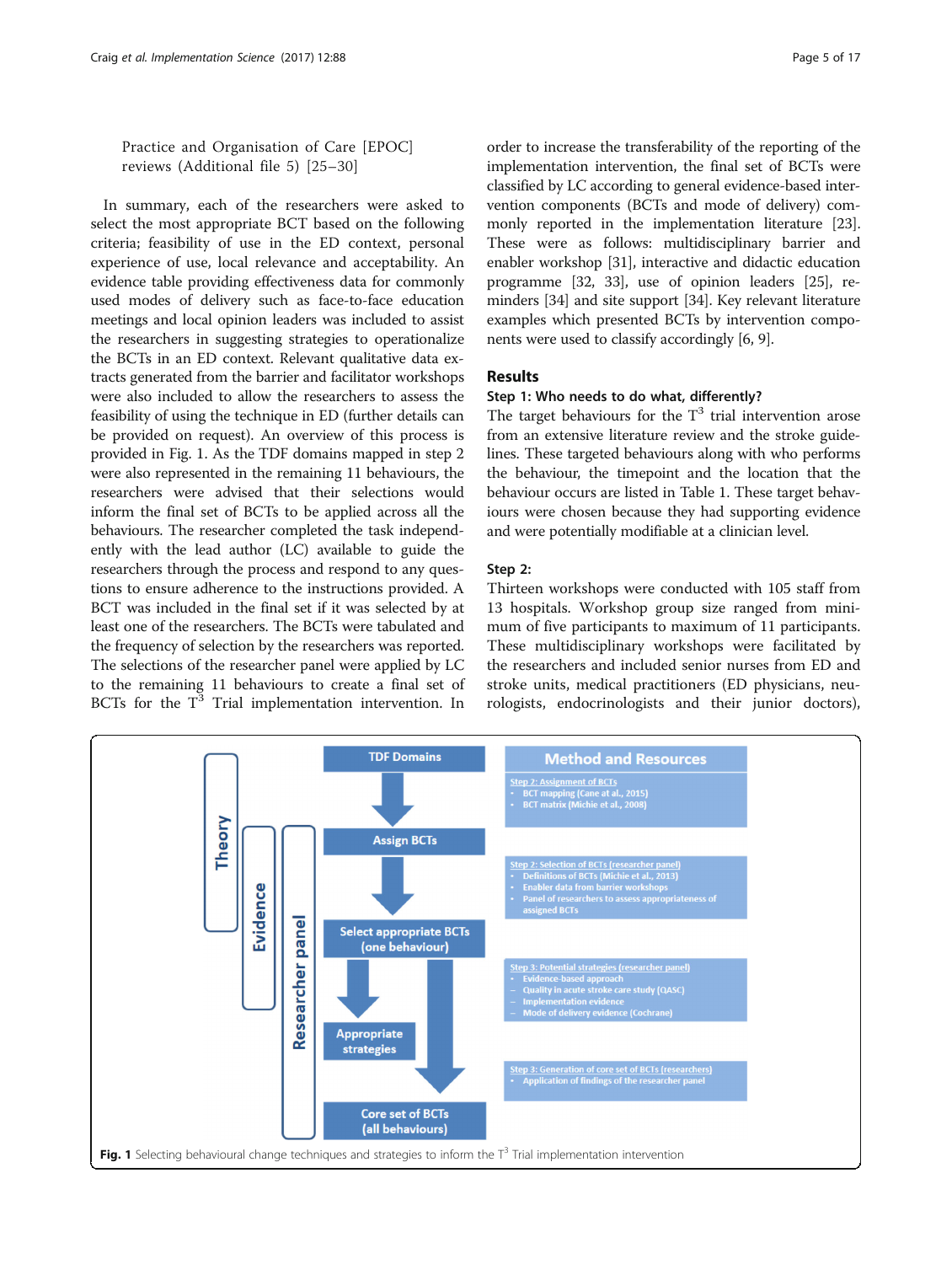speech pathologists, and nurse managers. Seventy-six barriers were identified by participants (Table [2](#page-9-0)). All barriers were mapped to at least one TDF domain. For example, barriers relating to the *knowledge* domain were associated with gaps in staff's understanding, awareness or content knowledge for certain target behaviours. This resulted in clinical uncertainty and the conduct of practices not compliant with national guidelines. Barriers relevant to the skills domain were related to the conduct of a specific task such as a swallow screen or a lack of skill development opportunity. Barriers assigned to the social/professional role and identity domain were related to professional boundaries, i.e. limited prescribing rights for nurses and professional identity, i.e. opposition to blurring of roles. Barriers relevant to the beliefs about capabilities domain were related to professional confidence, i.e. decision-making or low self-esteem to perform tasks related to the target behaviour. The main area of disagreement between the researchers conducting the mapping related to overlap between two domains, beliefs about capabilities and social/professional role and identity. For example, one researcher understood a barrier to conducting a clinical task to be related to a clinician's self-confidence so mapped the extract to beliefs about capabilities domain whilst the other researcher understood the barrier to be related to professional boundaries, i.e. the task was not traditionally undertaken by that professional group so mapped the extract to social/professional role and identity. Areas of disagreement were resolved by discussion between the two researchers. No barriers were assigned to the intentions domain. Furthermore, the same barrier was often reported for more than one of the behaviours, for example, competing priorities in a busy emergency department environment was reported for four different behaviours. Overall, the same nine barriers were reported for the different target behaviours.

# Step 3: Which intervention components (behaviour change techniques and mode(s) of delivery) could overcome the modifiable barriers and enhance the enablers?

The panel selected appropriate BCTs for the 11 barriers identified for the target behaviour provided (Table [3](#page-15-0)). There was no TDF domain where the assigned BCTs based on the Cane et al. matrix [[20](#page-19-0)] were viewed as inappropriate by the researchers. Overall, 22 of the selected BCTs for all 11 barriers were based on the Cane et al. matrix [[20](#page-19-0)], with the remaining five selected BCTs based on the Michie et al. matrix [[5\]](#page-18-0).

The findings from the researcher panel were then applied to the remaining 11 behaviours to generate a final set of BCTs to apply to all the behaviours. Two TDF domains (beliefs about capabilities and reinforcement) were not represented by any of the 11 barriers used in the researcher panel; therefore, selection of the most appropriate BCTs was based on the triallists experience [[6\]](#page-18-0). The final set of BCTs ( $n = 27$ ) are reported by general implementation intervention components in Table [4](#page-17-0). Some techniques, e.g. action planning and coping skills, were classified into more than one relevant implementation intervention component.

# **Discussion**

The barriers that hospital staff believed to be likely to influence the implementation of the  $T^3$  Trial clinical protocol were mapped to 13 TDF domains. These domains were used to guide the content of an implementation intervention consisting of 27 BCTs. It is anticipated that by using this systematic, theory-based approach to inform the content of an implementation intervention the potential for effectiveness in changing behaviour will be optimised. Researcher opinion, together with the existing research evidence base, was used to refine the theoretically driven intervention framework by selecting appropriate BCTs and suggesting strategies to operationalise the BCTs in an ED context. One of the few studies that used the TDF and BCTs to define the content of an intervention to change patient's compliance in bronchiectasis used an adapted scoring system from Michie et al. to select BCTs from a longer list [\[22](#page-19-0)]. Experts classified BCTs into one of the following categories which then generated the scores: agreed use, agreed non-use, disagreement and uncertain. The validity of using such criteria in the BCT selection process was not reported by the authors, indicating that further research is required in this area. The use of stakeholder opinion has been used in another study to define how the proposed intervention could be delivered as opposed to selecting the BCTs [\[22](#page-19-0)]. This process of incorporating the views of researchers with experience of the clinical context and knowledge of the clinical intervention is likely to enhance the clinical acceptability of the implementation intervention. The BCTs selected by the researchers aligned with the BCTs recommended by the matrix, suggesting that this is a valuable tool to use to highlight relevant BCTs.

#### Limitations

The final set of BCTs was generated using the researcher panellists' selections based on one target behaviour. This assumes that the BCTs considered appropriate for one behaviour have applicability to target similar barriers associated with the other behaviours. Potentially, appropriate BCTs to target different barriers for the other behaviours may not have been included. However, the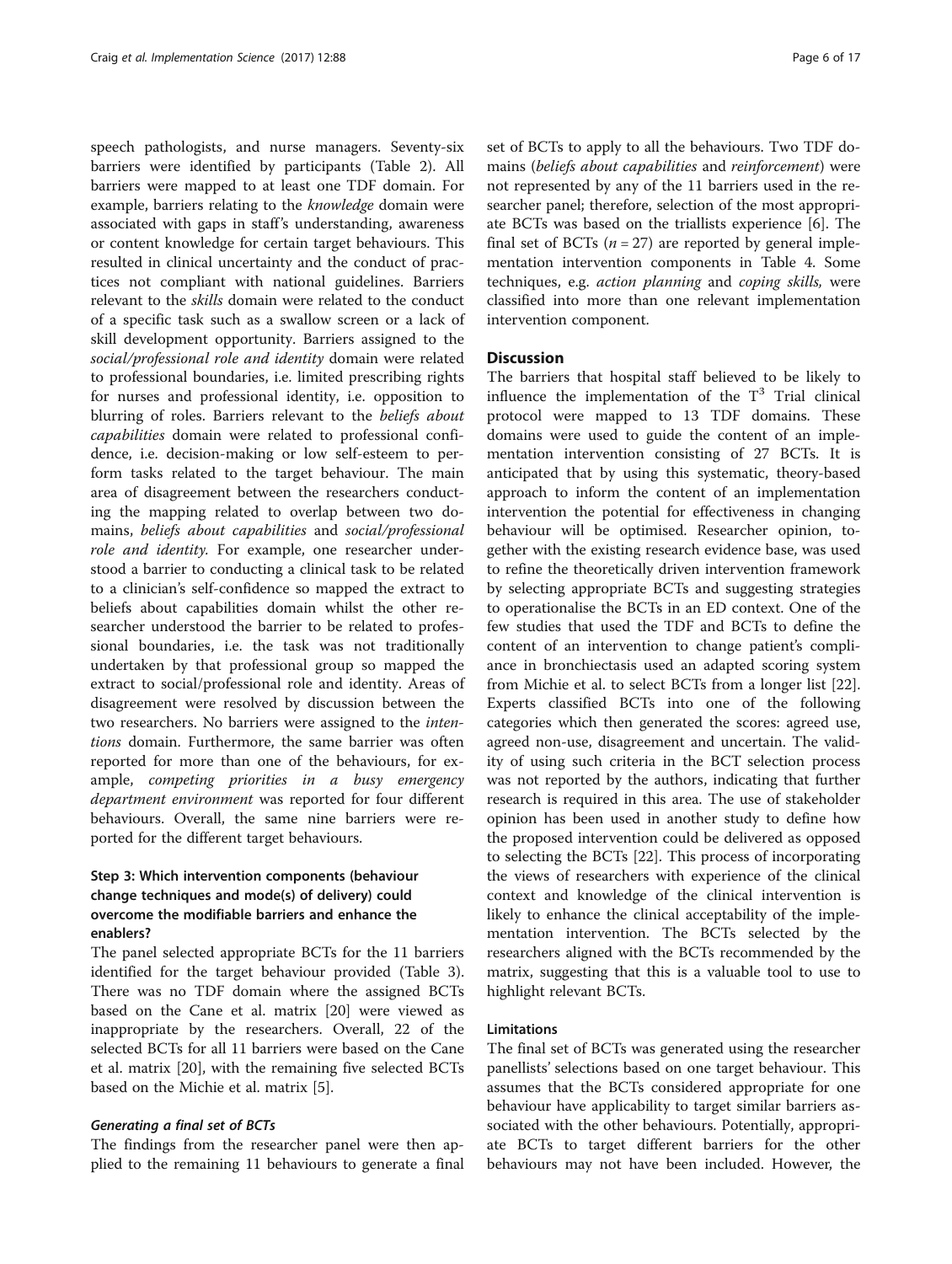Table 2 Barriers identified for T<sup>3</sup> target behaviours by Theoretical Domains Framework domain [[36](#page-19-0)]

<span id="page-9-0"></span>

| Domain and example quotes [target behaviour]                                                                                                                                                                                       | Target behaviour         | Barriers identified                                                                                                                                                                                                                                                                                                                                                                                                                                                                                                                 |
|------------------------------------------------------------------------------------------------------------------------------------------------------------------------------------------------------------------------------------|--------------------------|-------------------------------------------------------------------------------------------------------------------------------------------------------------------------------------------------------------------------------------------------------------------------------------------------------------------------------------------------------------------------------------------------------------------------------------------------------------------------------------------------------------------------------------|
| An awareness of the existence of something<br>Knowledge<br>$(n^4 = 16)$                                                                                                                                                            | Triage                   | Possible lack of knowledge of triaging stroke patients<br>Delays in identifying symptoms of stroke<br>using the Australasian Triage Scale                                                                                                                                                                                                                                                                                                                                                                                           |
| They would need intensive education. [Triage]<br>think that if nurses are educated on the<br>mportance of having the temperature<br>taken, the compliance will fit in.                                                             | Thrombolysis             | Uncertainty about use of criteria to select patients for rt-PA <sup>b</sup><br>Not recognising importance of documenting ineligibility<br>for rt-PA treatment                                                                                                                                                                                                                                                                                                                                                                       |
| Temperature management]                                                                                                                                                                                                            | Temperature management   | Limited or no access to IV or rectal paracetamol for patients<br>Nurses reluctance to use rectal paracetamol as invasive or<br>Lack of awareness and/or do not understand importance<br>Lack of knowledge about alternative modes of delivering<br>possibly patient refusal may result in nurse refusal to use<br>Nurses routinely treat at a higher temperature threshold<br>paracetamol for patients with certain needs i.e. NBM<br>of monitoring temperature in stroke patients<br>according to hospital policies<br>who are NBM |
|                                                                                                                                                                                                                                    | Blood glucose management | Lack of knowledge about process of administering insulin<br>insulin for all stroke patients regardless of diabetic status<br>Lack of understanding of importance of monitoring BGL<br>Lack of understanding of importance of undertaking a<br>Lack of understanding of importance of administering<br>Sceptism about benefits of administrating insulin for<br>patients with a BGL > 10, e.g. risk of hypoglycemia <sup>b</sup><br>formal BGL<br>infusion                                                                           |
|                                                                                                                                                                                                                                    | Swallow management       | Belief of lack of robust evidence for effectiveness of non-oral<br>of awareness of evidence that aspirin can be administered<br>up to 48 hours post-stroke, i.e. may not need to be given<br>Lack of knowledge that all patients who fail swallow<br>Nurses reluctance to keep patients NBM due to lack<br>screen should be assessed by a speech pathologist<br>aspirin when patients are NBM<br>immediately                                                                                                                        |
| <b>Skills</b>                                                                                                                                                                                                                      | Triage                   | Possible lack of experience in triaging of stroke patients                                                                                                                                                                                                                                                                                                                                                                                                                                                                          |
| An ability or proficiency acquired through<br>practice<br>$n = 4$                                                                                                                                                                  | Temperature management   | Lack of knowledge about alternative modes of delivering<br>paracetamol for patients NBM <sup>b</sup>                                                                                                                                                                                                                                                                                                                                                                                                                                |
| t's the wards, there's a lot of wards not use to                                                                                                                                                                                   | Blood glucose management | Lack of skill in administering an insulin infusion                                                                                                                                                                                                                                                                                                                                                                                                                                                                                  |
| normal competencies, we have trouble keeping<br>unning infusions [that may be commenced<br>We struggle with the skills  we have our<br>up to date with [them]. [Blood glucose<br>in EDJ. [Blood glucose management]<br>management] | Swallow management       | Lack of nurses trained how to conduct of swallow screening                                                                                                                                                                                                                                                                                                                                                                                                                                                                          |
| Social/Professional Role and Identity                                                                                                                                                                                              | Thrombolysis             | Delays associated with securing a CT scan <sup>b</sup>                                                                                                                                                                                                                                                                                                                                                                                                                                                                              |
| $(n = 4)$                                                                                                                                                                                                                          | Temperature management   | Nurses are unable to administer non-oral paracetamol<br>without a written order <sup>b</sup>                                                                                                                                                                                                                                                                                                                                                                                                                                        |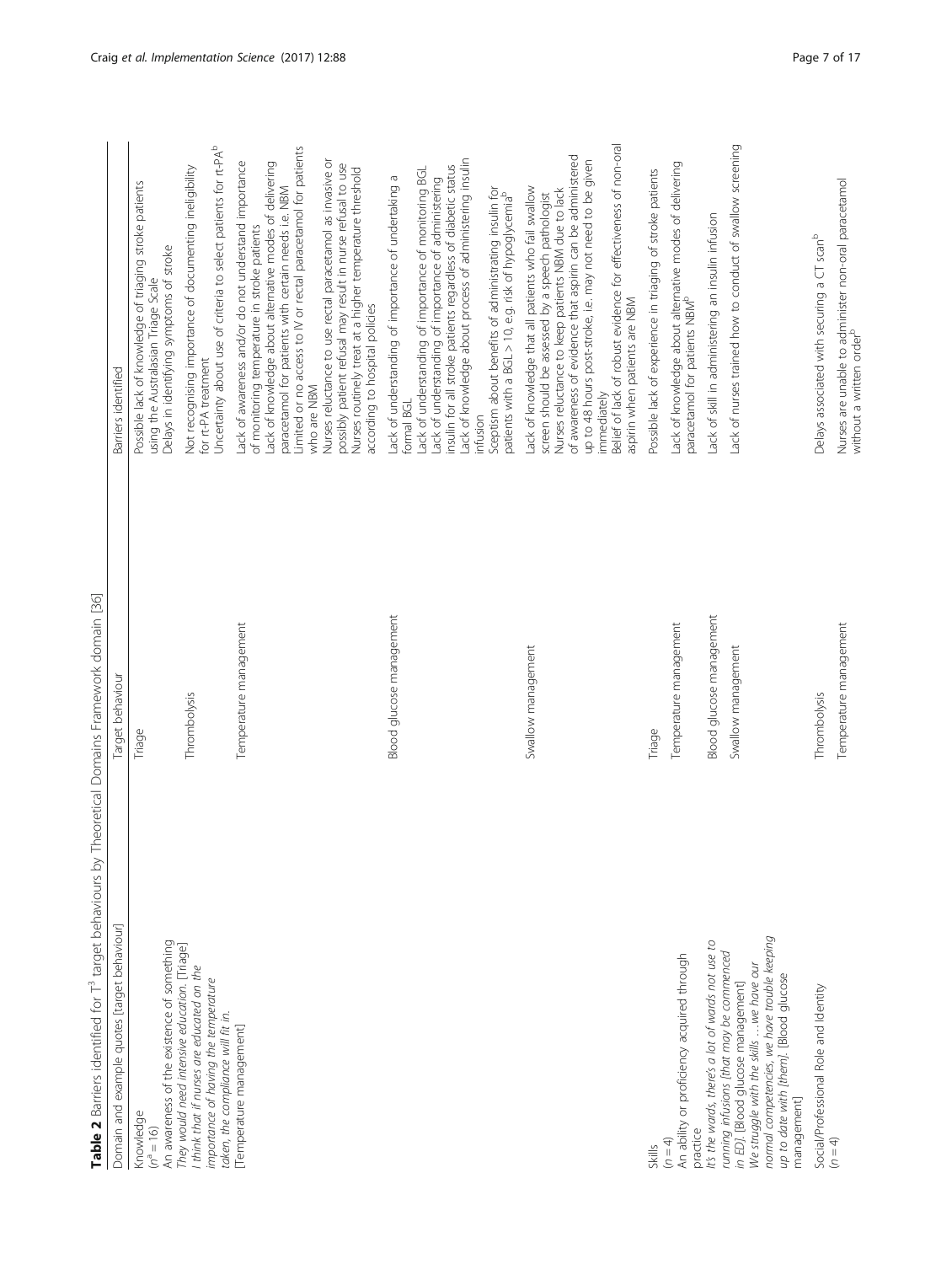| Table 2 Barriers identified for T <sup>3</sup> target behaviours by                                                                                                                                                                                                                                                                                                                                                                                                             | Theoretical Domains Framework domain [36] (Continued) |                                                                                                                                                                                                                                                                                                                                                |
|---------------------------------------------------------------------------------------------------------------------------------------------------------------------------------------------------------------------------------------------------------------------------------------------------------------------------------------------------------------------------------------------------------------------------------------------------------------------------------|-------------------------------------------------------|------------------------------------------------------------------------------------------------------------------------------------------------------------------------------------------------------------------------------------------------------------------------------------------------------------------------------------------------|
| personal qualities of an individual in a social<br>A coherent set of behaviours and displayed                                                                                                                                                                                                                                                                                                                                                                                   | Blood glucose management                              | Inconsistent use or variation in protocols between<br>between ED and stroke unit                                                                                                                                                                                                                                                               |
| [Australian Triage Scale] so there's not necessarily<br>the need for a nurse to initiate it. You can have<br>years, but it has been about getting support<br>I don't have a problem with it, we certainly<br>have spoken about this over the last few<br>Oh these patients they're Category 1 or 2<br>a physician there at the bedside as well.<br>screening] out. [Swallow management]<br>from speech pathology to roll it [nurse<br>or work setting<br>[Thrombolysis]         | Swallow management                                    | Perception that role boundaries should not be blurred,<br>i.e. traditional discipline-specific tasks should not be<br>conducted by staff from other disciplines.                                                                                                                                                                               |
| Beliefs about Capabilities                                                                                                                                                                                                                                                                                                                                                                                                                                                      | Thrombolysis                                          | Uncertainty about use of criteria to select patients for rt-PA <sup>b</sup>                                                                                                                                                                                                                                                                    |
| an ability, talent, or facility that a person can put<br>Acceptance of the truth, reality, or validity about<br>more education in terms of tPA to try and make<br>But the nurses having a bit more confidence to<br>clinicians more comfortable in the use of it for<br>So I'm just wondering whether we need some<br>say "well no actually they haven't had their<br>swallow screen." [Swallow management]<br>strokes. [Thrombolysis]<br>to constructive use<br>$(n=5)$        | Swallow management                                    | Nurses lack confidence to disagree with a doctor's decision<br>to override a patient's NBM status <sup>b</sup><br>Delays in authorisation of new protocols/forms by hospital<br>Nurses' own perception of competence in performing a<br>Lack confidence in performing a swallow screen<br>management committees <sup>b</sup><br>swallow screen |
| The confidence that things will happen for the<br>temperature check and the blood sugar - it's all<br>every patient with a stroke, and whether all the<br>The stuff that you're talking about - doing, a<br>But I think getting used to just writing up for<br>best or that desired goals will be attained<br>nurses use it. [Temperature management]<br>That's just what they [nurses] would do.<br>[Temperature management]<br>routine stuff anyway.<br>Optimism<br>$(n = 2)$ | Temperature management                                | Perception that this action already routine practice<br>Attitude by nurses that changing practices about<br>temperature management requires time                                                                                                                                                                                               |
| Acceptance of the truth, reality or validity about<br>outcomes of a behaviour in a given<br>Beliefs about Consequences<br>$(n=9)$                                                                                                                                                                                                                                                                                                                                               | Triage                                                | Belief that triage allocation will not impact on the patient's<br>Lack of understanding regarding importance of triaging<br>stroke patients<br>outcome                                                                                                                                                                                         |
| with stroke I don't think any of the consultants<br>I mean if it's [BGL] above 12 then we probably<br>here feels that it's particularly worth pushing.<br>But with the unimpressive previous studies<br>would do something. [Blood glucose<br>situation                                                                                                                                                                                                                         | Temperature management                                | or possibly patients may refuse may result in staff reluctance<br>Nurses reluctance to use rectal paracetamol as invasive<br>Lack of awareness of the importance of monitoring<br>temperature in stroke patients<br>to use                                                                                                                     |
| hypoglycaemia, especially in stroke patients<br>I think you're right there is a fear of<br>management                                                                                                                                                                                                                                                                                                                                                                           | Blood glucose management                              | Belief that introducing insulin infusions will have unintended<br>consequences i.e. prevents admission to the stroke unit or                                                                                                                                                                                                                   |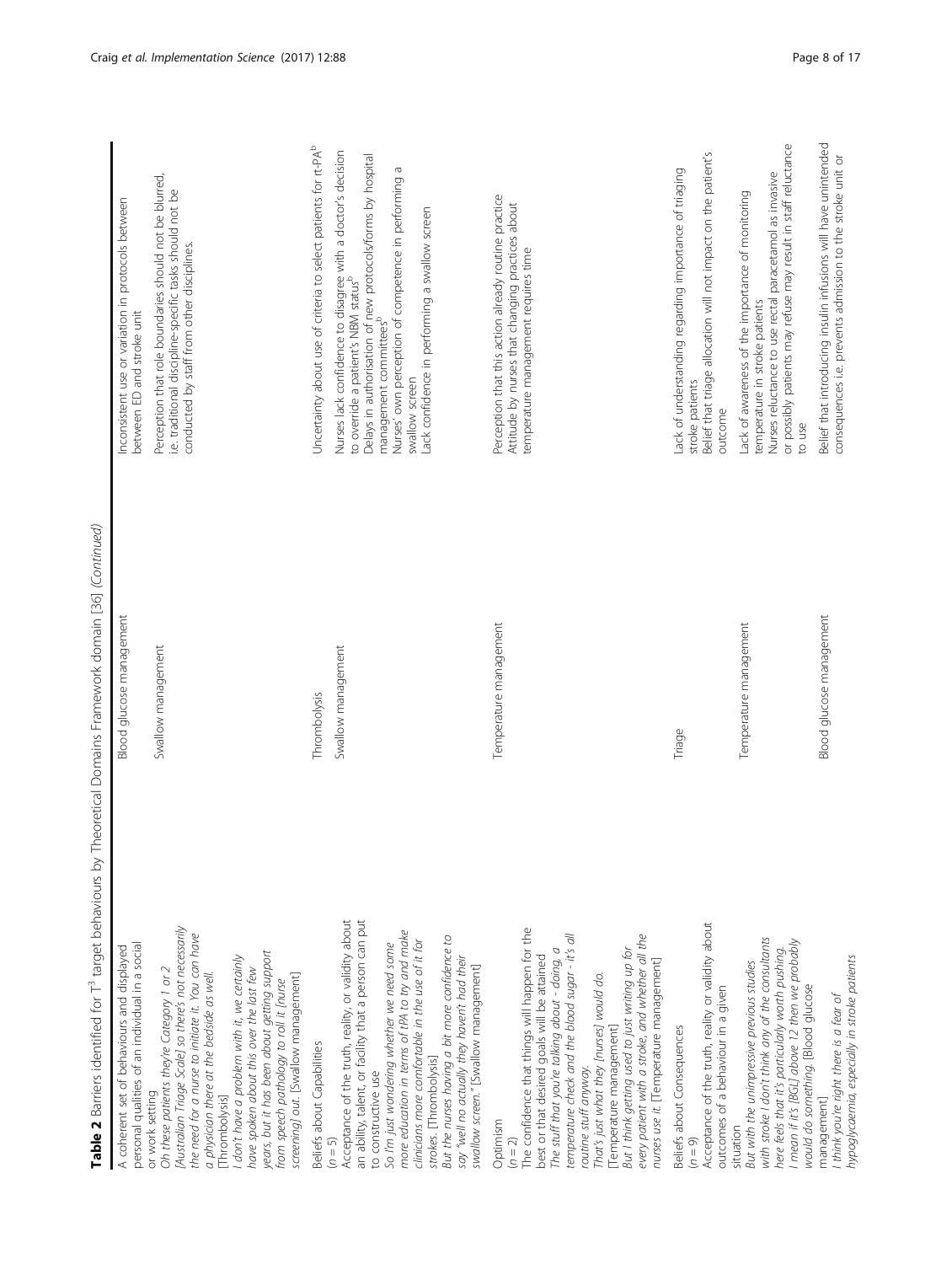| ٦<br>7<br>¢<br>١<br>Í          |
|--------------------------------|
|                                |
|                                |
|                                |
|                                |
| J                              |
|                                |
| ļ                              |
| I<br>i                         |
| l                              |
| 5                              |
|                                |
|                                |
| $\frac{1}{5}$                  |
|                                |
| t<br>ī                         |
| $\overline{\phantom{a}}$       |
| $\frac{2}{3}$<br>$\frac{1}{2}$ |
| i                              |
| i<br>I<br>١<br>I               |
| ĺ                              |
| j                              |
| j<br>l                         |
| l<br>ì                         |
| ľ                              |
|                                |
| $\overline{a}$<br>Į            |
| ١<br>Ś                         |
| į<br>֖֖֖֚֚֚֚֚֚֬                |
|                                |
|                                |
|                                |
|                                |
| j                              |
| j<br>5<br>$\mathbf{r}$<br>í    |
| į<br>ł                         |
| ١                              |
| I                              |
| $\overline{\phantom{a}}$       |
|                                |
| )<br>J                         |
| با<br>با<br>ļ                  |
| j<br>5<br>ā                    |
| ֚֚֚֚֡<br>֚                     |
| ì<br>ţ                         |
| ۱                              |
| Ì<br>j<br>Š<br>$\mathfrak{c}$  |
| t                              |
| ļ                              |
| able<br>I                      |

| Sceptism about benefits of administrating insulin for patients<br>with a BGL > 10, e.g. risk of hypoglycemia <sup>b</sup><br>the patient is transferred to high dependency instead (many<br>Perceived increase in staff workload if insulin is administered<br>stroke unit will not accept patients with IV insulin infusions)<br>Belief that there is a lack of research evidence to justify a<br>BGL > 10 as a trigger to treat<br>by IV infusion | Belief there is lack of robust evidence for effectiveness<br>of non-oral medications such as aspirin<br>Swallow management | Nurses are unable to administer non-oral paracetamol<br>without a written order <sup>b</sup><br>Temperature management                                                                                                                                                                                                                              | No barriers identified that corresponded with this domain<br>No barriers identified for this<br>behaviour/domain                                                                              | Competing priorities in a busy ED environment<br>Triage                                                                                                                                                                                                                                | Lack of understanding regarding the importance<br>Competing priorities in a busy ED environment <sup>b</sup><br>of administering insulin for all stroke patients<br>regardless of diabetic status<br>Blood glucose management | Lack of adherence to certain care principles or<br>pathways for stroke patients <sup>b</sup><br>Triage | Staff overlook documentation of reasons for not<br>administrating rt-PA<br>Thrombolysis                                              | Lack of adherence to certain care principles or pathways<br>for stroke patients <sup>b</sup><br>Temperature management | Staff overlook requesting a formal BGL<br>Blood glucose management                    |
|-----------------------------------------------------------------------------------------------------------------------------------------------------------------------------------------------------------------------------------------------------------------------------------------------------------------------------------------------------------------------------------------------------------------------------------------------------|----------------------------------------------------------------------------------------------------------------------------|-----------------------------------------------------------------------------------------------------------------------------------------------------------------------------------------------------------------------------------------------------------------------------------------------------------------------------------------------------|-----------------------------------------------------------------------------------------------------------------------------------------------------------------------------------------------|----------------------------------------------------------------------------------------------------------------------------------------------------------------------------------------------------------------------------------------------------------------------------------------|-------------------------------------------------------------------------------------------------------------------------------------------------------------------------------------------------------------------------------|--------------------------------------------------------------------------------------------------------|--------------------------------------------------------------------------------------------------------------------------------------|------------------------------------------------------------------------------------------------------------------------|---------------------------------------------------------------------------------------|
| feeding at all. So [with] a BSL of 10.1 and then<br>putting them on insulin infusion when they're<br>who may be NBM [and] not be getting any<br>who are obviously a slightly different group<br>not eating anything starts to become also<br>a little bit of a concern. [Blood glucose<br>management]                                                                                                                                               |                                                                                                                            | No, you cannot nurse-initiate PR paracetamol.<br>contingency, between the response and a<br>At the moment we don't have direct access<br>by arranging a dependent relationship, or<br>ncreasing the probability of a response<br>to IV paracetamol in ED, we have to call<br>[Temperature management]<br>given stimulus<br>Reinforcement<br>$(n=1)$ | A conscious decision to perform a behaviour<br>pharmacy to put an order in. [Temperature<br>or a resolve to act in a certain way<br>Example quote not applicable<br>management]<br>Intentions | Name] has described how busy the ED is and it<br>does add a layer of complexity to the patient<br>Mental representations of outcomes or end<br>when they are on an insulin infusion. [Blood<br>states that an individual wants to achieve<br>glucose management]<br>$(n = 3)$<br>Goals |                                                                                                                                                                                                                               | Memory, Attention and Decision Processes<br>$(n=5)$                                                    | and choose between two or more alternatives<br>selectively on aspects of the environment<br>The ability to retain information, focus | temperature on admission], so everyone will get<br>The ED nurses are really good at that [taking                       | one on admission. It's just how you remind<br>people at that four hour mark to do it. |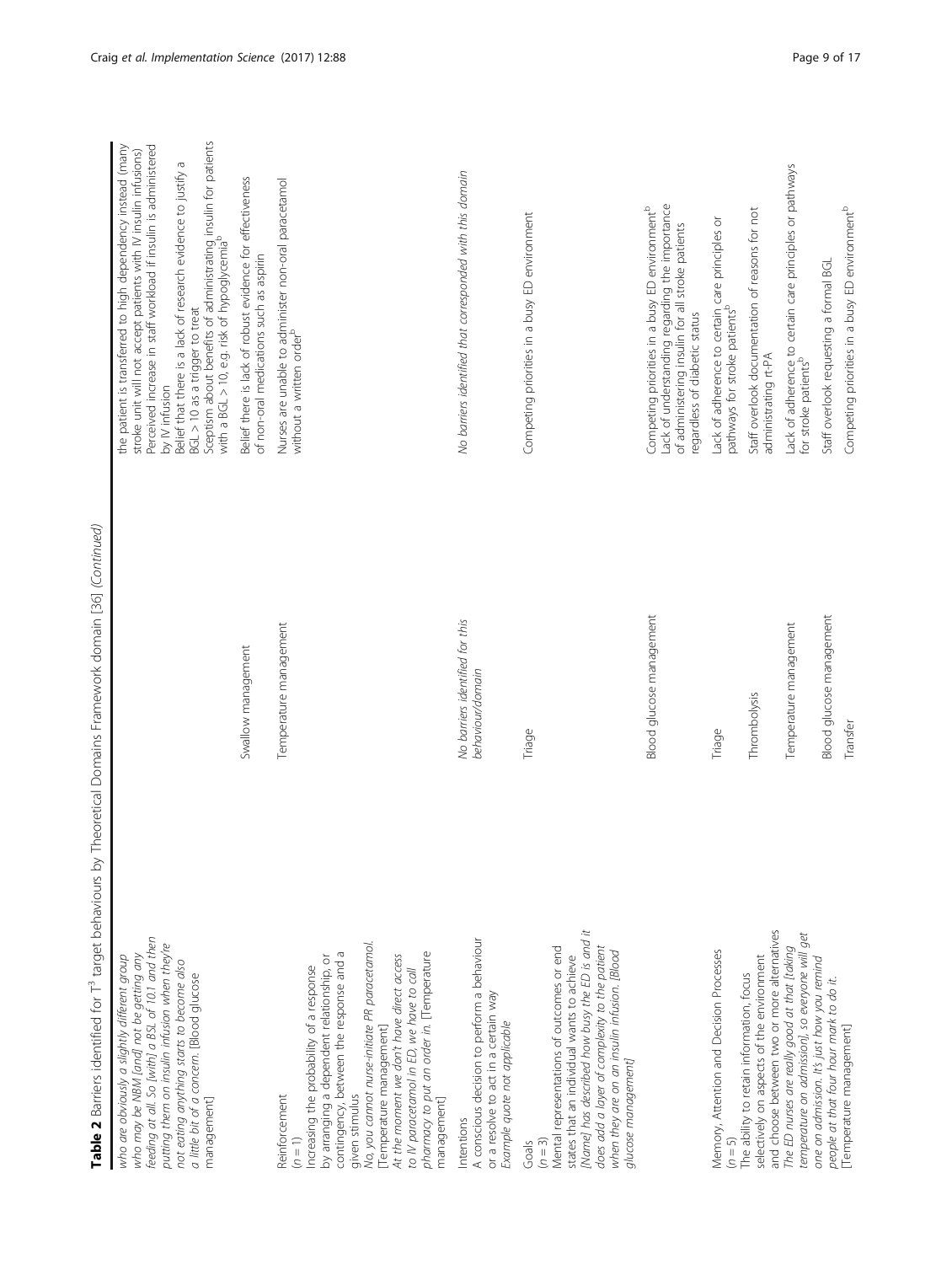| insulin to patients by IV infusion<br>environment<br>stroke unit <sup>b</sup><br>patients<br>Swallow management | stroke patients<br>Blood glucose management | delivering paracetamol when patient NBM <sup>b</sup><br>Lack of thermometers in ED<br>Temperature management | Delays associated with securing a CT scan <sup>b</sup><br>Thrombolysis | triage categories<br>out-of-hours | Delays in identifying symptoms of stroke<br>Triage | Inconsistent use or variation in protocols between ED and<br>No hospital protocol for use of insulin infusions in stroke<br>No systems in place to manage stroke calls out-of-hours<br>Hospital initiatives prevent implementation of this care<br>Perceived increase in workload for staff administrating<br>No hospital protocol for temperature management in<br>staffing issues, out-of-hours and organisational issues<br>Patient's mode of presentation at hospital influences<br>element i.e. cost saving relating to testing of bloods<br>Limited time due to competing priorities in a busy<br>Formal BGL testing not routine in current practice<br>Delays in authorisation of new protocols/forms by<br>Inconsistent care processes between in-hours and<br>Competing priorities in a busy ED environment <sup>b</sup><br>Competing priorities in a busy ED environment <sup>b</sup><br>Competing priorities in a busy ED environment <sup>b</sup><br>Difficulties with training appropriate staff due to<br>No hospital protocol for BGL in stroke patients<br>Lack of knowledge about alternative modes of<br>Hospital regulations set for drug prescribing<br>hospital management committees <sup>b</sup><br>Limited access to BGL machines<br>Lack of insulin infusion pumps |  | formal glucose]. [Blood glucose management]<br>workload for his department. [Blood glucose<br>abilities, independence, social competence,<br>That would be difficult for an infusion to run<br>It's a matter of remembering to request [the<br>I think [Name] was worried about increased<br>encourages the development of skills and<br>from coming to ED to ward. We have one<br>Any circumstance of a person's situation<br>another one that we use for thrombolysis<br>working pump at the moment. We have<br>coming up on insulin infusions we won't<br>on the ward. So if you're having people<br>Environmental Context and Resources<br>have the equipment. [Blood glucose<br>or environment that discourages or<br>and adaptive behaviour<br>management]<br>management]<br>$(n = 30)$ |
|-----------------------------------------------------------------------------------------------------------------|---------------------------------------------|--------------------------------------------------------------------------------------------------------------|------------------------------------------------------------------------|-----------------------------------|----------------------------------------------------|---------------------------------------------------------------------------------------------------------------------------------------------------------------------------------------------------------------------------------------------------------------------------------------------------------------------------------------------------------------------------------------------------------------------------------------------------------------------------------------------------------------------------------------------------------------------------------------------------------------------------------------------------------------------------------------------------------------------------------------------------------------------------------------------------------------------------------------------------------------------------------------------------------------------------------------------------------------------------------------------------------------------------------------------------------------------------------------------------------------------------------------------------------------------------------------------------------------------------------------------------------------------------------------------|--|-----------------------------------------------------------------------------------------------------------------------------------------------------------------------------------------------------------------------------------------------------------------------------------------------------------------------------------------------------------------------------------------------------------------------------------------------------------------------------------------------------------------------------------------------------------------------------------------------------------------------------------------------------------------------------------------------------------------------------------------------------------------------------------------------|
|-----------------------------------------------------------------------------------------------------------------|---------------------------------------------|--------------------------------------------------------------------------------------------------------------|------------------------------------------------------------------------|-----------------------------------|----------------------------------------------------|---------------------------------------------------------------------------------------------------------------------------------------------------------------------------------------------------------------------------------------------------------------------------------------------------------------------------------------------------------------------------------------------------------------------------------------------------------------------------------------------------------------------------------------------------------------------------------------------------------------------------------------------------------------------------------------------------------------------------------------------------------------------------------------------------------------------------------------------------------------------------------------------------------------------------------------------------------------------------------------------------------------------------------------------------------------------------------------------------------------------------------------------------------------------------------------------------------------------------------------------------------------------------------------------|--|-----------------------------------------------------------------------------------------------------------------------------------------------------------------------------------------------------------------------------------------------------------------------------------------------------------------------------------------------------------------------------------------------------------------------------------------------------------------------------------------------------------------------------------------------------------------------------------------------------------------------------------------------------------------------------------------------------------------------------------------------------------------------------------------------|

Transfer Hospital protocols preclude the transfer of patient

Transfer

undergoing thrombolysis to the stroke unit Ineffective communication between ward staff and

Hospital protocols preclude the transfer of patient<br>undergoing thrombolysis to the stroke unit<br>Ineffective communication between ward staff and<br>bed managers

bed managers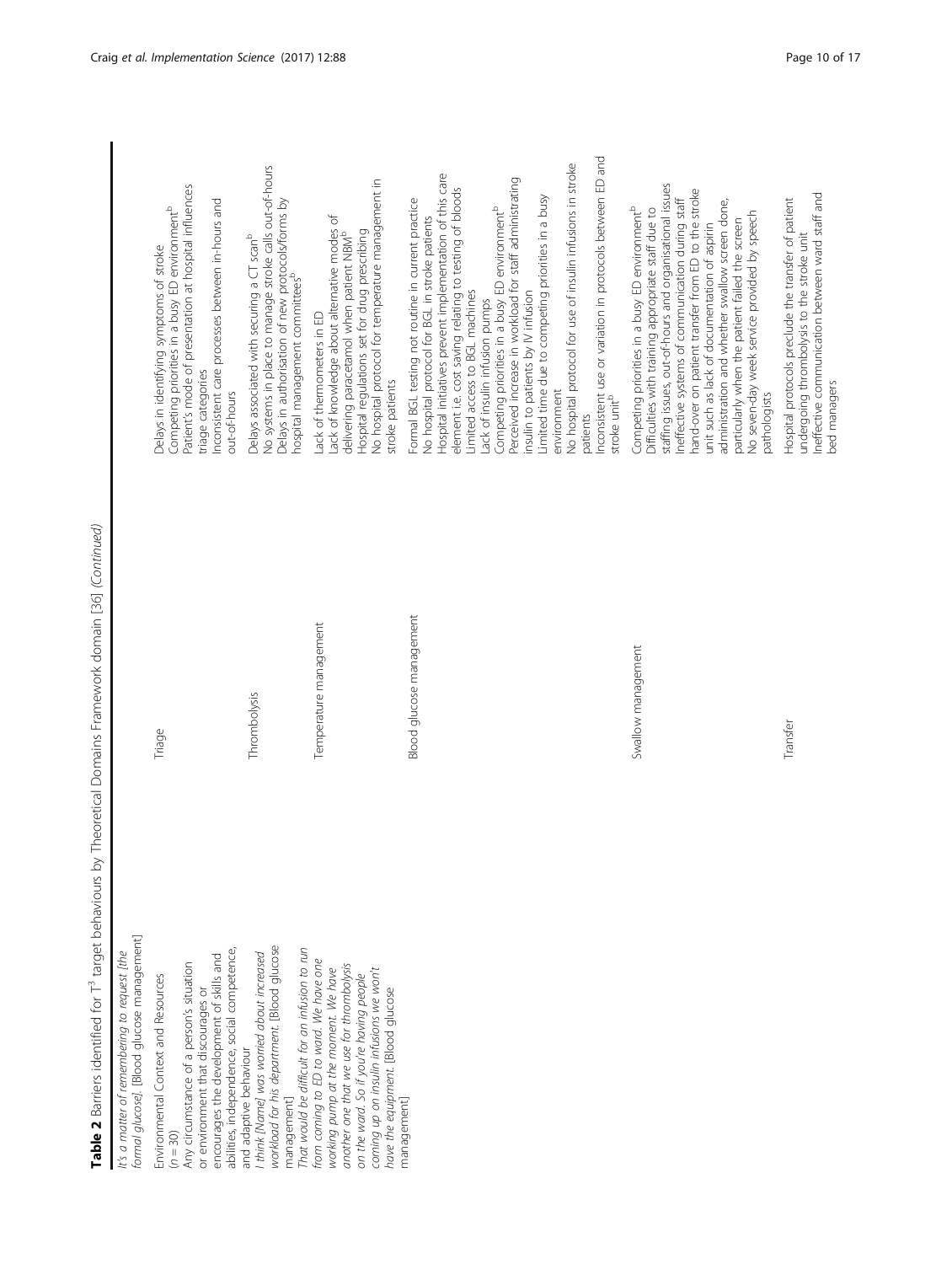Table 2 Barriers identified for T<sup>3</sup> target behaviours by Theoretical Domains Framework domain [36] (Continued) Table 2 Barriers identified for T<sup>3</sup> target behaviours by Theoretical Domains Framework domain [[36](#page-17-0)] (Continued)

|                                                                                                                                                                                                                                                                                                                                                                             |                          | Staff shortages impacting on bed capacity of the stroke unit<br>Availability of beds in stroke unit prevent patients from<br>Type of stroke may influence patient's pathway to the<br>being transferred from ED<br>stroke unit                                                           |
|-----------------------------------------------------------------------------------------------------------------------------------------------------------------------------------------------------------------------------------------------------------------------------------------------------------------------------------------------------------------------------|--------------------------|------------------------------------------------------------------------------------------------------------------------------------------------------------------------------------------------------------------------------------------------------------------------------------------|
| Social Influences                                                                                                                                                                                                                                                                                                                                                           | Thrombolysis             | Uncertainty about use of criteria to select patients for rt-PA <sup>b</sup>                                                                                                                                                                                                              |
| cause individuals to change their thoughts,<br>Those interpersonal processes that can                                                                                                                                                                                                                                                                                       | Temperature management   | Attitude that changing practices about temperature<br>management requires time                                                                                                                                                                                                           |
| which it often is  I think there's no continuity<br>protocol it's quite easy but when it's different,<br>When there's a protocol and it's the same<br>feelings, or behaviours                                                                                                                                                                                               | Blood glucose management | Negative perception of the value and meaning of other<br>Formal BGL testing is not routine in current practice<br>Clinical opinion overrules guidelines or protocols<br>staff roles                                                                                                      |
| it falls through the cracks. [Swallow<br>management]                                                                                                                                                                                                                                                                                                                        | Swallow management       | Inconsistent use or variation in protocols between ED<br>and stroke unit <sup>b</sup><br>Nurses lack of confidence to disagree with a doctor's<br>Ineffective systems of communication during patient<br>decision to override a patient's NBM statusb<br>transfer from ED to stroke unit |
| Emotion<br>$(n = 4)$                                                                                                                                                                                                                                                                                                                                                        | Thrombolysis             | Uncertainty about use of criteria to select patients<br>for rt-PA <sup>b</sup>                                                                                                                                                                                                           |
| We don't want the situation where if there's<br>elements, by which the individual attempts<br>to deal with a personally significant matter<br>experiential, behavioural, and physiological<br>A complex reaction pattern, involving<br>or event                                                                                                                             | Blood glucose management | to the stroke unit or the patient is transferred to a high<br>unintended consequences i.e. prevents the admission<br>Clinical opinion overrules guidelines or protocols<br>Belief that introducing insulin infusions will have<br>dependency ward instead                                |
| trying to adjust the insulin. It's very complicated.<br>I can foresee that the risk for error is quite high.<br>I'm slightly concerned they may actually induce<br>hypoglycaemia in the people [for whom] we're<br>in ED because they have an insulin infusion.<br>no beds [in stroke unit], the patient's stuck<br>[Blood glucose management]<br>Blood glucose management] | Swallow management       | Nurses lack confidence to disagree with a doctor's<br>decision to override a patient's NBM status <sup>b</sup>                                                                                                                                                                           |
| Anything aimed at managing or changing<br>Behavioural Regulation<br>$(n=3)$                                                                                                                                                                                                                                                                                                 | Temperature management   | Staff perception that this action already routine practice<br>Nurses routinely and 'automatically' treat at a different<br>temperature threshold                                                                                                                                         |
| objectively observed or measured actions                                                                                                                                                                                                                                                                                                                                    | Blood glucose management |                                                                                                                                                                                                                                                                                          |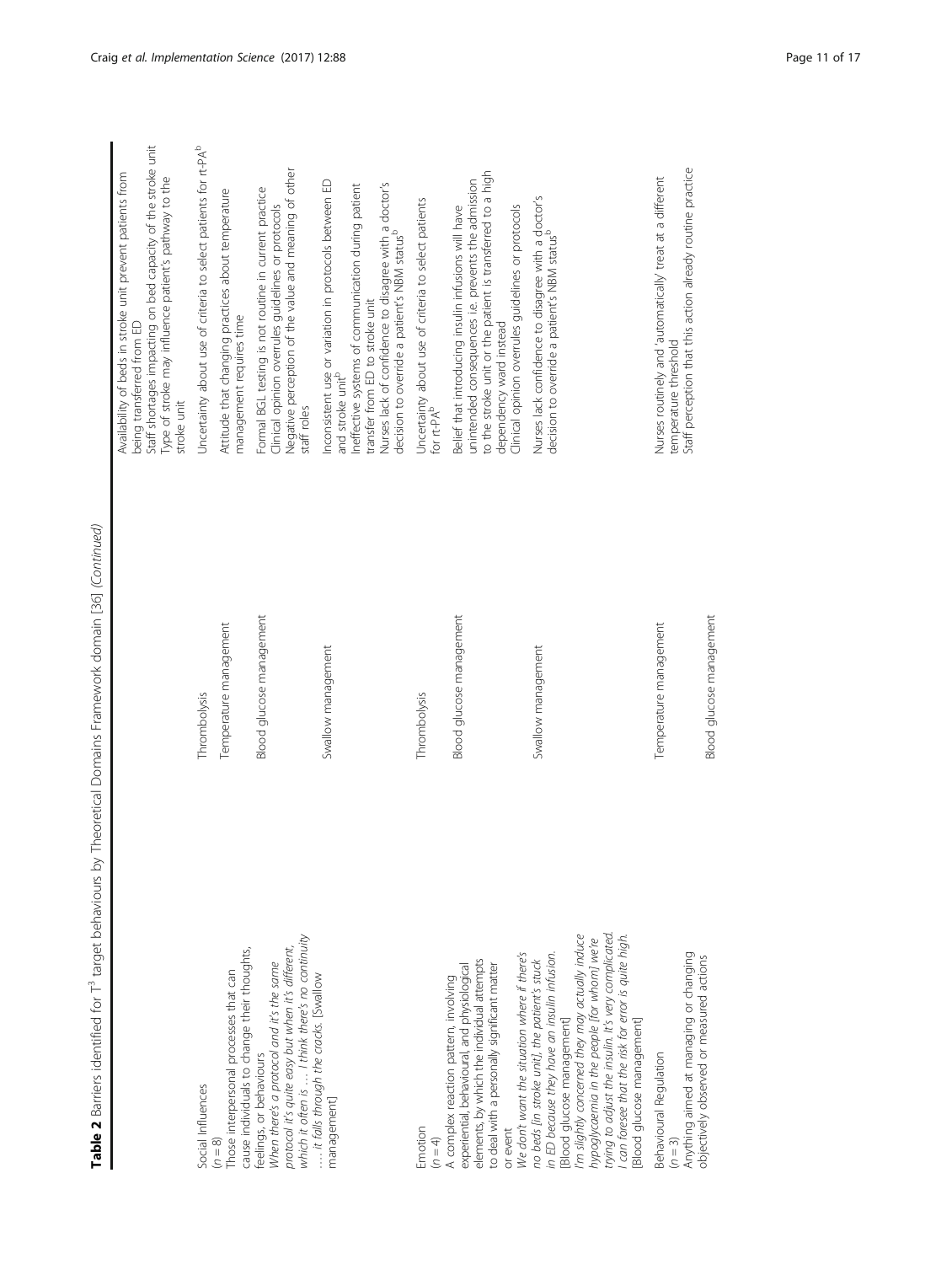| think a lot of education needs to be provided                                                                             |                 |                                                                                                       | Nurses routinely and 'automatically' treat at a different |
|---------------------------------------------------------------------------------------------------------------------------|-----------------|-------------------------------------------------------------------------------------------------------|-----------------------------------------------------------|
| around that [administering paracetamol at                                                                                 |                 |                                                                                                       | threshold for BGL                                         |
| 37.5 °C] because nursing staff always think                                                                               |                 |                                                                                                       |                                                           |
| 8 °C, nothing [no paracetamol] until 38 °C.                                                                               |                 |                                                                                                       |                                                           |
| lemperature management                                                                                                    |                 |                                                                                                       |                                                           |
| o I think this will be the most challenging                                                                               |                 |                                                                                                       |                                                           |
| pecause giving insulin at 10 is not something                                                                             |                 |                                                                                                       |                                                           |
| we would do. That's way outside our practice                                                                              |                 |                                                                                                       |                                                           |
| for normal [Blood glucose management]                                                                                     |                 |                                                                                                       |                                                           |
| an' refers to the number of barriers identified for each domain<br>BGL blood glucose level, CT computed tomography, ED em |                 | nergency department, /V intravenous, NBM Nil by mouth, rt-PA recombinant tissue plasminogen activator |                                                           |
| <sup>p</sup> Indicates a barrier that was reported for more than one T <sup>2</sup>                                       | trial behaviour |                                                                                                       |                                                           |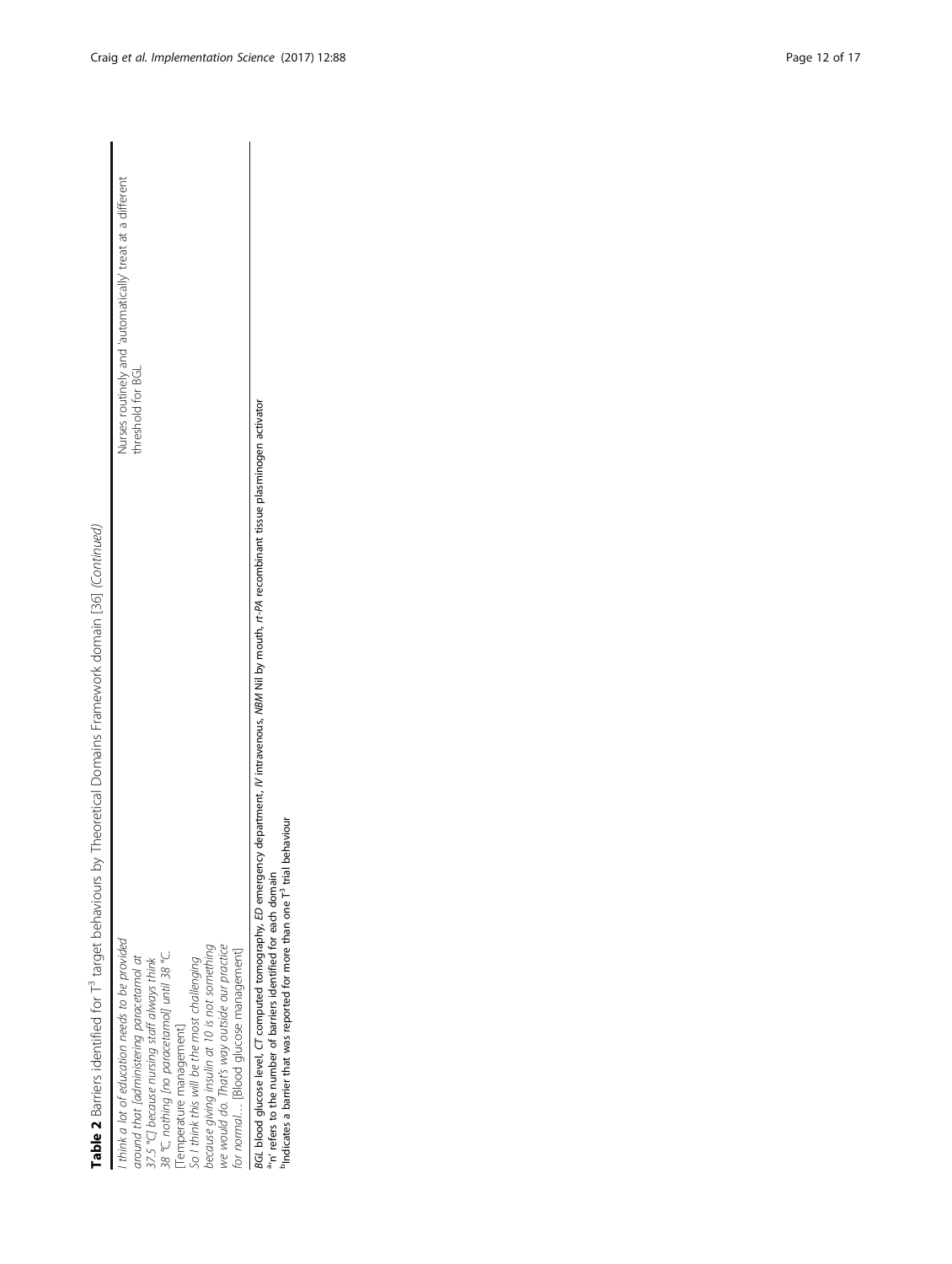<span id="page-15-0"></span>

| Table 3 Behaviour change techniques mapped to the Theoretical Domain Framework identified for intravenous insulin infusion |  |  |  |  |  |  |
|----------------------------------------------------------------------------------------------------------------------------|--|--|--|--|--|--|
| barriers                                                                                                                   |  |  |  |  |  |  |

| Domain                                                               | Corresponding techniques <sup>a</sup>                           | Definition of technique                                                                                                                                                                                                                                                               |  |  |
|----------------------------------------------------------------------|-----------------------------------------------------------------|---------------------------------------------------------------------------------------------------------------------------------------------------------------------------------------------------------------------------------------------------------------------------------------|--|--|
| Knowledge                                                            | Health consequences                                             | Provide information (e.g. written, verbal, visual) about health<br>consequences of performing the behaviour                                                                                                                                                                           |  |  |
|                                                                      | Feedback on behaviour                                           | Monitor and provide informative or evaluative feedback<br>on performance of the behaviour (e.g. form, frequency,<br>duration, intensity)                                                                                                                                              |  |  |
|                                                                      | Behavioural rehearsal/practice                                  | Prompt practice or rehearsal of the performance of the behaviour<br>one or more times in a context or at a time when the performance<br>may not be necessary, in order to increase habit and skill                                                                                    |  |  |
|                                                                      | Goal/target specified: behaviour or outcome                     | Set a goal defined in terms of the behaviour to be achieved                                                                                                                                                                                                                           |  |  |
|                                                                      | Self-monitoring                                                 | Establish method for the person to monitor and record their<br>behaviour(s) as part of behaviour change strategy                                                                                                                                                                      |  |  |
| Social/professional role<br>and identity                             | Social support or encouragement                                 | Advise on, arrange or provide social support (e.g. from friends,<br>relatives, colleagues, 'buddies' or staff) or non-contingent praise<br>or reward for performance of the behaviour. It includes<br>encouragement and counselling, but only when it is directed at<br>the behaviour |  |  |
|                                                                      | Salience of consequences                                        | Use methods specifically designed to emphasise the consequences<br>of performing the behaviour with the aim of making them more<br>memorable (goes beyond informing about consequences)                                                                                               |  |  |
|                                                                      | Anticipated regret                                              | Induce or raise awareness of expectations of future regret about<br>performance of the unwanted behaviour                                                                                                                                                                             |  |  |
|                                                                      | Social and environmental consequences                           | Provide information (e.g. written, verbal, visual) about social and<br>environmental consequences of performing the behaviour                                                                                                                                                         |  |  |
|                                                                      | Comparative imagining of future outcome                         | Prompt or advise the imagining and comparing of future outcomes<br>of changed versus unchanged behaviour                                                                                                                                                                              |  |  |
|                                                                      | Pros and cons                                                   | Advise person to identify and compare reasons for wanting<br>(pros) and not wanting (cons) to change behaviour                                                                                                                                                                        |  |  |
|                                                                      | Persuasive communication                                        | Credible source presents arguments in favour of the behaviour                                                                                                                                                                                                                         |  |  |
|                                                                      | Feedback on behaviour                                           | Monitor and provide informative or evaluative feedback on<br>performance of the behaviour (e.g. form, frequency,<br>duration, intensity)                                                                                                                                              |  |  |
|                                                                      | Goal setting (behaviour)                                        | Set a goal defined in terms of the behaviour to be achieved                                                                                                                                                                                                                           |  |  |
|                                                                      | Action planning (including<br>implementation intentions)        | Prompt detailed planning of performance of behaviour<br>(must include $\geq$ one of context, frequency, duration and intensity).<br>Context may be environmental (physical or social) or internal<br>(physical, emotional or cognitive)                                               |  |  |
| Memory, Attention and Decision Planning, implementation<br>Processes |                                                                 | Prompt detailed planning of the behaviour goal (including at least<br>one of context, frequency, intensity and duration of performance)                                                                                                                                               |  |  |
|                                                                      | Prompts, triggers, cues                                         | Use environmental, social or internal stimuli to prompt or cue<br>performance of wanted behaviour or non-performance of<br>unwanted behaviour                                                                                                                                         |  |  |
| Environmental context and<br>resources                               | Restructuring the social environment                            | Change, or advise to change the social environment in order to<br>facilitate performance of the wanted behaviour or create barriers<br>to the unwanted behaviour (other than prompts/cues, rewards<br>and punishments)                                                                |  |  |
|                                                                      | Prompts/cues                                                    | Introduce or define environmental or social stimulus with the<br>purpose of prompting or cueing the behaviour. The prompt<br>or cue would normally occur at the time or place of performance                                                                                          |  |  |
|                                                                      | Avoidance/changing exposure to cues for<br>the behaviour        | Advise on how to avoid exposure to specific social and contextual/<br>physical cues for the behaviour, including changing daily or weekly<br>routines                                                                                                                                 |  |  |
|                                                                      | Environmental changes (e.g. objects to<br>facilitate behaviour) | Change the environment in order to facilitate the target behaviour<br>(other than prompts, rewards and punishments, e.g. choice of<br>food provided)                                                                                                                                  |  |  |
| Social Influences                                                    | Social comparison                                               |                                                                                                                                                                                                                                                                                       |  |  |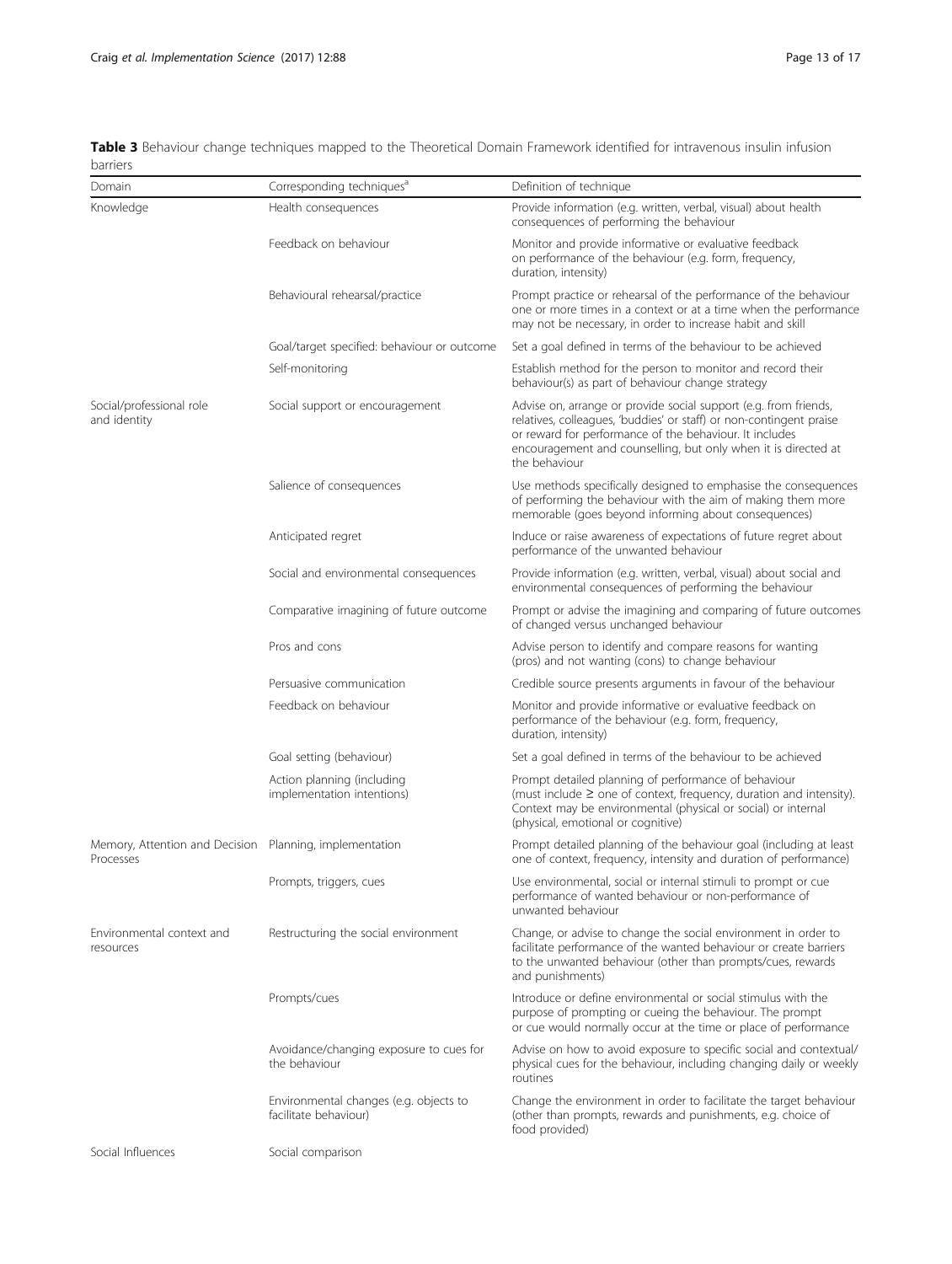|                        |                                           | Explicitly draw attention to others' performance to elicit<br>comparisons                                                                                                        |
|------------------------|-------------------------------------------|----------------------------------------------------------------------------------------------------------------------------------------------------------------------------------|
|                        | Social support or encouragement (general) | Advise on, facilitate or provide development of general social<br>support for the behaviour (e.g. friends, relatives, colleagues,<br>'buddies' or staff)                         |
|                        | Information about others approval         | Provide information about what other people think about the<br>behaviour.<br>Clarifies whether others will like, approve or disapprove of what<br>the person is doing or will do |
|                        | Social support (emotional)                | Advise on or facilitate development of emotional social support<br>for performing the behaviour                                                                                  |
|                        | Social support (practical)                | Advise on or facilitate development of practical help for<br>achieving the behaviour                                                                                             |
|                        | Modelling or demonstrating the behaviour  | Provide an example for people to aspire to or imitate                                                                                                                            |
| Emotion                | Reduce negative emotions                  | Advise on ways of reducing negative emotions to facilitate<br>performance of the behaviour                                                                                       |
|                        | Coping skills                             | Analyse problem and generate or select solutions that include<br>overcoming barriers and increasing facilitators                                                                 |
| Behavioural Regulation | Self-monitoring of behaviour              | Establish method for person to monitor and record their<br>behaviour(s) as part of a behaviour change strategy                                                                   |

Table 3 Behaviour change techniques mapped to the Theoretical Domain Framework identified for intravenous insulin infusion barriers (Continued)

<sup>a</sup>Label as per matrix by Cane et al. [\[20](#page-19-0)]

purpose of the researcher panel was to develop a final set of BCTs that could be used for each of the behaviours. It was considered resource-intensive to apply this selection process for all 12 behaviours in this complex intervention. Acknowledging this limitation, this approach should be considered valid and reliable as a theoretical framework was used to develop the implementation intervention and nearly all the relevant TDF domains (11 out of 13) common to the 12 behaviours were represented by the behaviour used as an example in the researcher panel. The considerable time and resources required in the intervention development process have been raised elsewhere [[6\]](#page-18-0) and have implications for applying for research funding, whereby funding bodies often expect the intervention to be fully developed on application, which is usually not possible without separate pre-trial funding, usually difficult to secure.

# **Strengths**

The barrier and enabler workshops allowed comprehensive identification of relevant barriers and enablers by hospital staff, providing data for each of the  $T^3$  Trial behaviours. This ensured that all the individual elements of the  $T^3$  Trial clinical intervention were addressed, a necessity for complex interventions. Using the TDF framework enabled the classification of barriers to BCTs required for each  $T^3$  Trial behaviour. The TDF is readily being used by researchers to explore behaviour change but few describe the process of how to use theoretical frameworks when developing implementation interventions. Describing the process in steps ensured

transparency and replicability of the method that could be used to develop similar implementation interventions for stroke treatments or guideline implementations across different conditions. The use of researchers incorporated well-informed judgment, acknowledged to be an important part of the process, especially for complex interventions [\[35](#page-19-0)]. The enabler data provided the researchers with valuable context-specific information to assist in the decision-making process. Reporting the BCT's using a standard taxonomy for by each  $T^3$  Trial behaviour has produced a well-described, reproducible and testable implementation intervention.

# Further research

This study used a pragmatic approach to selecting BCTs that involved the  $T^3$  investigators who were familiar with the clinical protocols and clinical context. However, there is little evidence on who is best placed to make these judgments and what methods should be used. Michie et al. has developed the 'APEASE' criteria (A: Affordability; P: Practicability; E: Effectiveness/cost-effectiveness; A: Acceptability; S: Side-effects/Safety; E: Equality). However, it is unlikely that this information will be available for all the BCTs  $[7]$  $[7]$ . The  $T<sup>3</sup>$  Trial is one of the few studies that have reported BCTs that were considered inappropriate for use (Table [3](#page-15-0)). Knowing more about the BCTs that are inappropriate for certain clinical contexts or even healthcare settings generally would be useful to make the overall pool of BCTs to choose from more relevant and straightforward. The Cane et al. matrix [[20\]](#page-19-0) is limited in suggesting BCTs for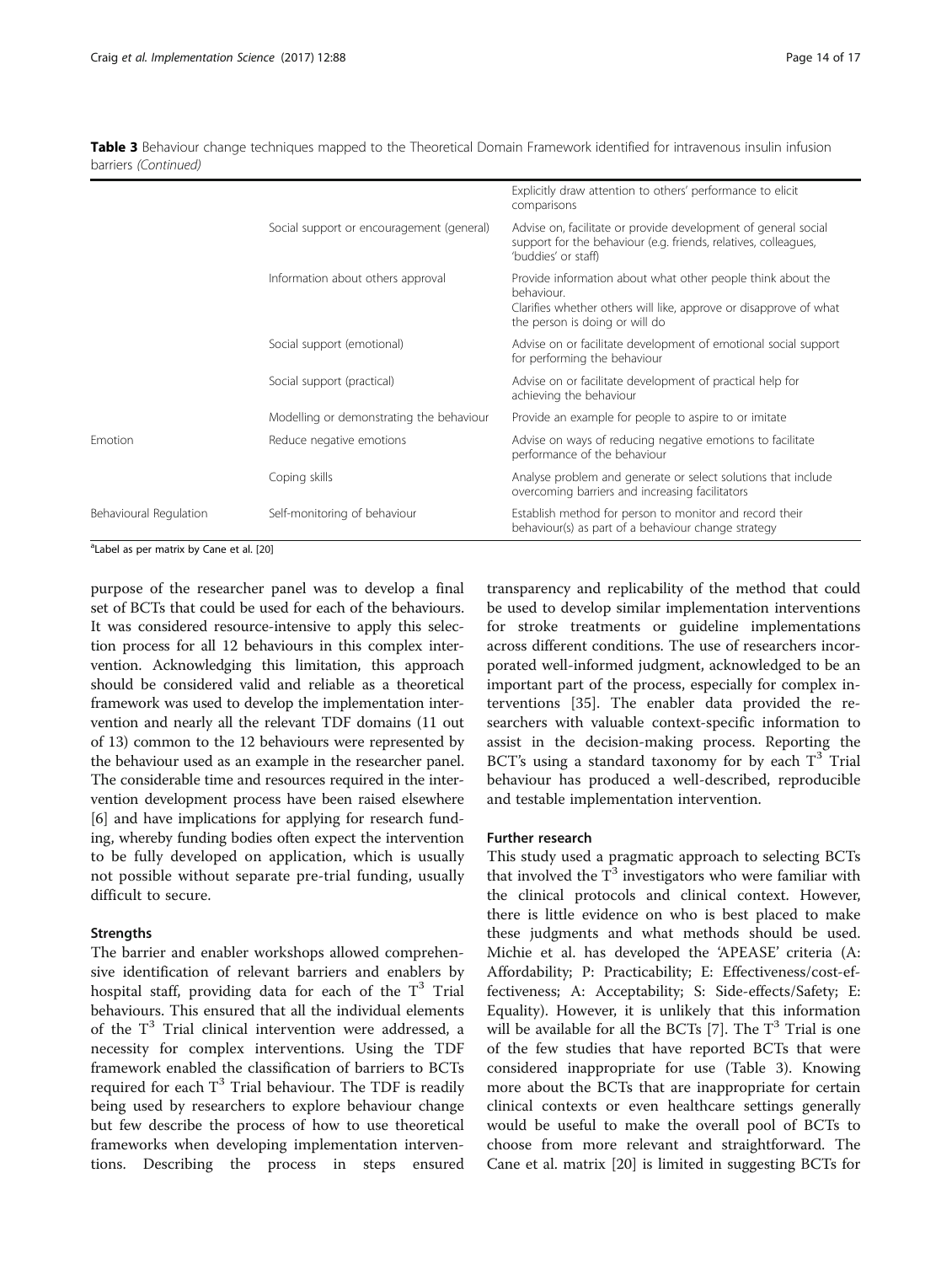<span id="page-17-0"></span>Table 4 Theory-informed implementation intervention: components by selected behavioural change techniques

| Implementation<br>intervention component                                                           | Selection of behavioural<br>change techniques                   |
|----------------------------------------------------------------------------------------------------|-----------------------------------------------------------------|
| Multidisciplinary barrier and<br>enabler workshops for ED, stroke<br>unit and endocrine clinicians | Goal/target specified:<br>behaviour or outcome                  |
|                                                                                                    | Social and environmental<br>consequences                        |
|                                                                                                    | Restructuring the social<br>environment                         |
|                                                                                                    | Environmental changes (e.g.<br>objects to facilitate behaviour) |
|                                                                                                    | Social support (practical)                                      |
|                                                                                                    | Social support (emotional)                                      |
|                                                                                                    | Planning, implementation                                        |
|                                                                                                    | Action planning                                                 |
|                                                                                                    | Goal setting (behaviour)                                        |
| Interactive and didactic<br>education programme for<br>ED and stroke unit clinicians               | Health consequences                                             |
|                                                                                                    | Behavioural rehearsal/practice                                  |
|                                                                                                    | Social and environmental<br>consequences                        |
|                                                                                                    | Salience of consequences                                        |
|                                                                                                    | Feedback on behaviour                                           |
|                                                                                                    | Focus on past success                                           |
|                                                                                                    | Social comparison                                               |
|                                                                                                    | Reduce negative emotions                                        |
|                                                                                                    | Anticipated regret                                              |
|                                                                                                    | Coping skills                                                   |
|                                                                                                    | Comparative imaging of<br>future outcomes                       |
| Use of local clinical opinion leaders                                                              | Verbal persuasion to boost<br>self-efficacy                     |
|                                                                                                    | Persuasive communication                                        |
|                                                                                                    | Pros and cons                                                   |
|                                                                                                    | Modelling/demonstration<br>of the behaviour                     |
|                                                                                                    | Anticipated regret                                              |
|                                                                                                    | Social comparison                                               |
|                                                                                                    | Information about others'<br>approval                           |
| Reminders                                                                                          | Prompts/cues                                                    |
|                                                                                                    | Avoidance/changing exposure<br>to cues for the behaviour        |
| Site support                                                                                       | Self-monitoring                                                 |
|                                                                                                    | Self-reward                                                     |
|                                                                                                    | Social support or<br>encouragement                              |
|                                                                                                    | Coping skills                                                   |
|                                                                                                    | Action planning                                                 |
|                                                                                                    | Goal setting                                                    |

Technique may be classified to more than one implementation intervention component, e.g. action planning

two of the TDF domains (social/professional role and identity; memory, attention and decision process). Therefore, further work should be conducted to assign more BCTs to these two domains. We acknowledge that research is currently underway which aims to link BCTs with theoretical mechanisms to better understand how interventions exert their effect and how to apply theory in implementation intervention development [[36](#page-19-0)]. It is anticipated the approach used in this paper to develop and report an implementation intervention may contribute to the advancement of use of theory to guide intervention development. The TDF was a useful tool to map barriers to theoretical domains; however, as highlighted in this paper, inconsistencies between researchers can arise. Therefore, further work to clarify TDF domain definitions and to provide example barriers for each domain would complement this mapping process and minimise disagreements.

# Conclusion

The TDF was successfully applied in all steps of developing an implementation intervention for the  $T^3$  Trial clinical protocols. The use of researcher opinion was valuable for the BCT selection process in terms of incorporating research evidence and well-informed judgment and incorporating the important practical issues of feasibility and acceptability. However, further recommendations are needed to advance understanding of who is best placed to inform implementation intervention development, and how best to incorporate this well-informed judgment. There is also a need to devise criteria for use in this BCT selection process. It is recommended that BCTs are classified by recognised implementation intervention components to facilitate generalisability and sharing across different conditions and settings.

# Additional files

[Additional file 1:](dx.doi.org/10.1186/s13012-017-0616-6) Resource 1: barrier extracts and TDF definitions. (DOCX 23 kb) [Additional file 2:](dx.doi.org/10.1186/s13012-017-0616-6) Resource 2: domains with corresponding BCT and definitions. (DOCX 25 kb) [Additional file 3:](dx.doi.org/10.1186/s13012-017-0616-6) Resource 3: technique definition and examples. (DOCX 71 kb) [Additional file 4:](dx.doi.org/10.1186/s13012-017-0616-6) Resource 4: enabler data from the barrier and enabler workshops. (DOCX 26 kb) [Additional file 5:](dx.doi.org/10.1186/s13012-017-0616-6) Resource 5: Cochrane Effective Practice and Organisation of Care [EPOC] reviews. (DOCX 25 kb)

#### Acknowledgements

Not applicable.

# Funding

This Trial is funded by a National Health and Medical Research Council (NHMRC) Project Grant 1024812 (2012–2017). The following authors received research fellowship funding from the NHMRC: DC (co-funded with Heart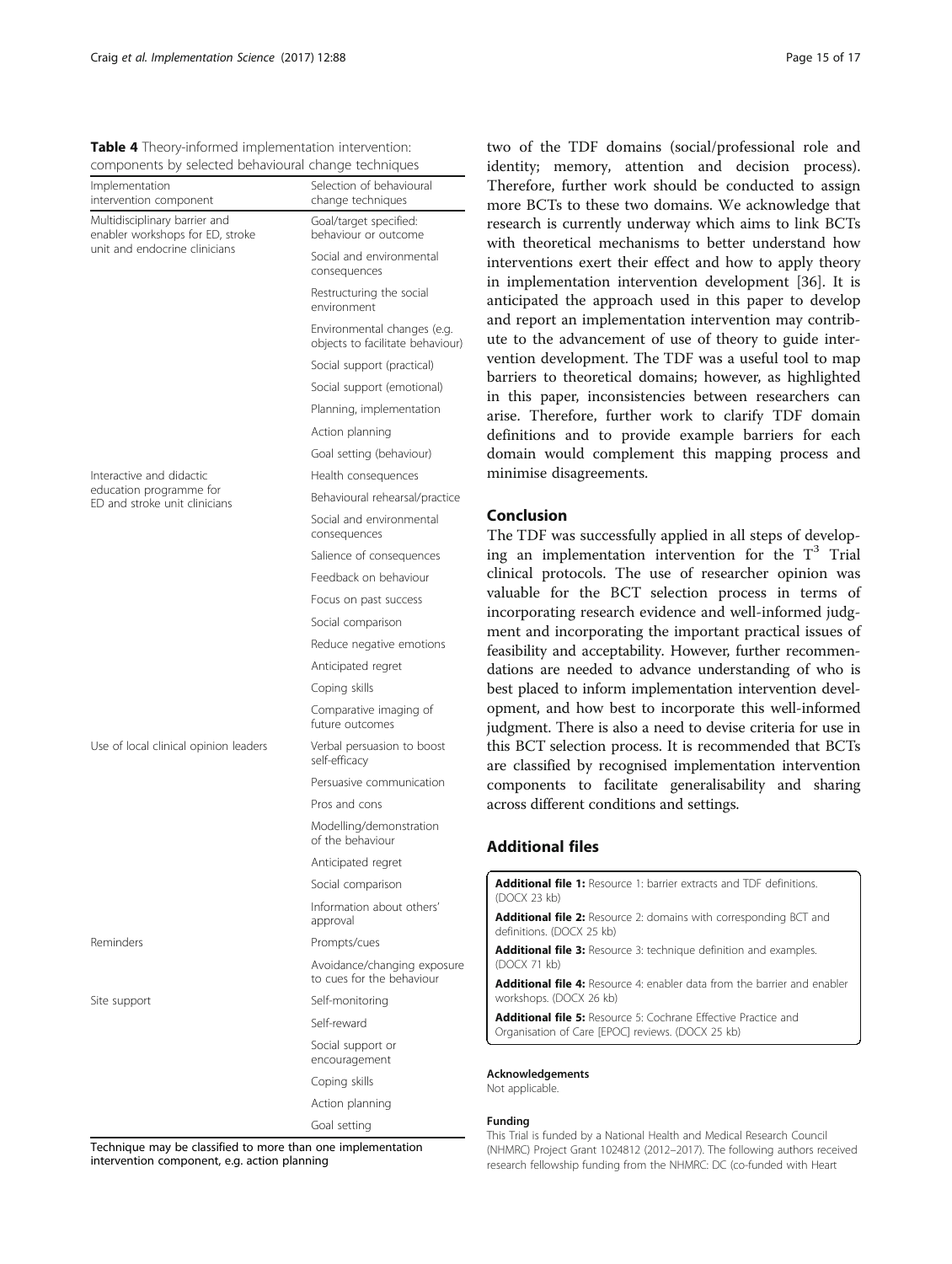<span id="page-18-0"></span>Foundation: 1063761) and CL (Practitioner: 1043913). JG holds a Canada Research Chair in Health Knowledge Transfer and Uptake.

#### Availability of data and materials

Not applicable.

## Authors' contributions

The following authors were responsible for obtaining funding or contributed to the research idea or study design: SM, CL, MF, JC, DC, EM, JG, RG, NWC, JW, LEC and NT. Data were collected by SM and SD. Workshop data were analysed and interpreted by LC, RP and NT. The researcher panel consisted of the following  $T^3$  Trial investigators and collaborators: SM, RG, DC, RP and Ms Enna Salama (ES). LC wrote the first draft of the paper with contributions from NT, RG, DC, EM, RP, SD, DOC and SM. All authors revised and approved the final manuscript.

#### Ethics approval and consent to participate

Approval from the Human Ethics Research Committee was initially obtained from Australian Catholic University (2012 16N), Sydney Local Health (Royal Prince Alfred Hospital Zone) (HREC/12/RPAH/32) (NSW Lead Ethics Committee). All participating hospitals have subsequently provided ethical governance clearances prior to data collection.

#### Consent for publication

Not applicable.

#### Competing interests

During the duration of the trial and following receipt of funding for the  $T^3$ Trial, SM was appointed to the Research Committee of the National Health & Medical Research Council. DOC is an Associate Editor for Implementation Science. Other authors declare that there are no competing interests.

# Publisher's Note

Springer Nature remains neutral with regard to jurisdictional claims in published maps and institutional affiliations.

#### Author details

<sup>1</sup>Nursing Research Institute, St Vincent's Health Australia (Sydney) and Australian Catholic University, Executive Suite, Level 5 deLacy Building, St Vincent's Hospital, 390 Victoria Street, Darlinghurst 2010, New South Wales, Australia. <sup>2</sup> Cancer Research Division, Cancer Council NSW, 153 Dowling St, Woolloomooloo, NSW 2011, Australia. <sup>3</sup>Sunshine Coast Hospital and Health Service/Sunshine Coast Clinical School, The University of Queensland, Nambour, QLD, Australia. <sup>4</sup>Stroke and Ageing Research, School of Clinical Sciences at Monash Health, Monash University, Clayton, Victoria, Australia. 5 Florey Institute of Neuroscience and Mental Health, University of Melbourne, Parkville, Victoria, Australia. <sup>6</sup>School of Public Health and Preventive Medicine, Monash University, Level 1, 549 St Kilda Road, Melbourne, VIC, Australia. <sup>7</sup>John Hunter Hospital, Newcastle, Australia. <sup>8</sup>Centre for Translational Neuroscience and Mental Health, University of Newcastle/Hunter Medical Research Institute, Newcastle, Australia. <sup>9</sup>Alfred Hospital, Melbourne, Victoria 3004, Australia. <sup>10</sup>Department of Surgery, Central Clinical School, Monash University, Melbourne, Australia. <sup>11</sup>National Trauma Research Institute, Melbourne, Australia. 12School of Nursing and Midwifery and Centre for Quality and Patient Safety Research – Eastern Health Partnership, Deakin University, Geelong, Victoria 3220, Australia. <sup>13</sup>Clinical Epidemiology Program, Ottawa Health Research Institute, 1053 Carling Avenue, Administration Building, Room 2-017, Ottawa, Ontario K1Y 4E9, Canada. <sup>14</sup>Department of Medicine, University of Ottawa, 451 Smyth Road, Ottawa, Ontario K1H 8M5, Canada. 15Department of Medicine, Monash University, Neurosciences Clinical Institute, Epworth hospital, Richmond, Victoria 3121, Australia. <sup>16</sup>Centre for Diabetes and Endocrinology Research, Westmead Hospital and University of Sydney, Westmead, Sydney, NSW, Australia. <sup>17</sup>School of Epidemiology, Public Health and Preventive Medicine (SEPHPM), University of Ottawa, 451 Smyth Road, Ottawa, Ontario K1H 8M5, Canada. 18Nulungu Research Institute, University of Notre Dame Australia, Broome, Western Australia, Australia.

Received: 19 December 2016 Accepted: 28 June 2017 Published online: 17 July 2017

#### References

- 1. National Stroke Foundation. Clinical Guideline for Stroke Management 2010. 2. Mosley I, Morphet J, Innes K, Braitberg G. Triage assessments and the
- activation of rapid care protocols for acute stroke patients. Australas Emerg Nurs J. 2013;16(1):4–9.
- 3. Middleton S, Levi C, Dale S, Cheung NW, McInnes E, Considine J, et al. Triage, treatment and transfer of patients with stroke in emergency department trial (the T3 Trial): a cluster randomised trial protocol. Implement Sci. 2016;11(1):139.
- 4. Craig P, Dieppe P, Macintyre S, Michie S, Nazareth I, Petticrew M. Developing and evaluating complex interventions: the new medical research council guidance. BMJ. 2008;337:a1655.
- Michie S, Johnston M, Francis J, Hardeman W, Eccles M. From theory to intervention: mapping theoretically derived behavioural determinants to behaviour change techniques. Appl Psychol. 2008;57:660–80.
- 6. French S, Green S, O'Connor D, McKenzie J, Francis J, Michie S, et al. Developing theory-informed behaviour change interventions to implement evidence into practice: a systematic approach using the Theoretical Domains Framework. Implement Sci. 2012;7(1):38.
- 7. Michie S, van Stralen MM, West R. The behaviour change wheel: a new method for characterising and designing behaviour change interventions. Implement Sci. 2011;6(1):1–12. doi[:10.1186/1748-5908-6-42](http://dx.doi.org/10.1186/1748-5908-6-42).
- 8. Sinnott C, Mercer SW, Payne RA, Duerden M, Bradley CP, Byrne M. Improving medication management in multimorbidity: development of the MultimorbiditY COllaborative Medication Review And DEcision Making (MY COMRADE) intervention using the Behaviour Change Wheel. Implement Sci. 2015;10:132.
- 9. Tavender EJ, Bosch M, Gruen RL, Green SE, Michie S, Brennan SE, et al. Developing a targeted, theory-informed implementation intervention using two theoretical frameworks to address health professional and organisational factors: a case study to improve the management of mild traumatic brain injury in the emergency department. Implement Sci. 2015;10:74.
- 10. Taylor N, Lawton R, Slater B, Foy R. The demonstration of a theory-based approach to the design of localized patient safety interventions. Implement Sci. 2013;8:123.
- 11. Eccles MP, Johnston M, Hrisos S, Francis J, Grimshaw J, Steen N, et al. Translating clinicians' beliefs into implementation interventions (TRACII): a protocol for an intervention modeling experiment to change clinicians' intentions to implement evidence-based practice. Implement Sci. 2007;2:27.
- 12. Hoffmann TC, Glasziou PP, Boutron I, Milne R, Perera R, Moher D, et al. Better reporting of interventions: template for intervention description and replication (TIDieR) checklist and guide. BMJ. 2014;348:g1687.
- 13. Michie S, Johnston M, Abraham C, Lawton R, Parker D, Walker A, et al. Making psychological theory useful for implementing evidence based practice: a consensus approach. Qual Saf Health Care. 2005;14(1):26–33.
- 14. Cane J, O'Connor D, Michie S, Validation of the theoretical domains framework for use in behaviour change and implementation research. Implement Sci. 2012;7(1):37.
- 15. McKenzie JE, French SD, O'Connor DA, Grimshaw JM, Mortimer D, Michie S, et al. IMPLEmenting a clinical practice guideline for acute low back pain evidence-based manageMENT in general practice (IMPLEMENT): cluster randomised controlled trial study protocol. Implement Sci. 2008;3:11.
- 16. Steinmo S, Fuller C, Stone SP, Michie S. Characterising an implementation intervention in terms of behaviour change techniques and theory: the 'Sepsis Six' clinical care bundle. Implement Sci. 2015;10:111.
- 17. Steinmo SH, Michie S, Fuller C, Stanley S, Stapleton C, Stone SP. Bridging the gap between pragmatic intervention design and theory: using behavioural science tools to modify an existing quality improvement programme to implement "Sepsis Six". Implement Sci. 2016;11:14.
- 18. Patey AM, Islam R, Francis JJ, Bryson GL, Grimshaw JM, Canada PPT. Anesthesiologists' and surgeons' perceptions about routine pre-operative testing in low-risk patients: application of the Theoretical Domains Framework (TDF) to identify factors that influence physicians' decisions to order pre-operative tests. Implement Sci. 2012;7:52.
- 19. Connell LA, McMahon NE, Watkins CL, Eng JJ. Therapists' use of the Graded Repetitive Arm Supplementary Program (GRASP) intervention: a practice implementation survey study. Phys Ther. 2014;94(5):632–43.